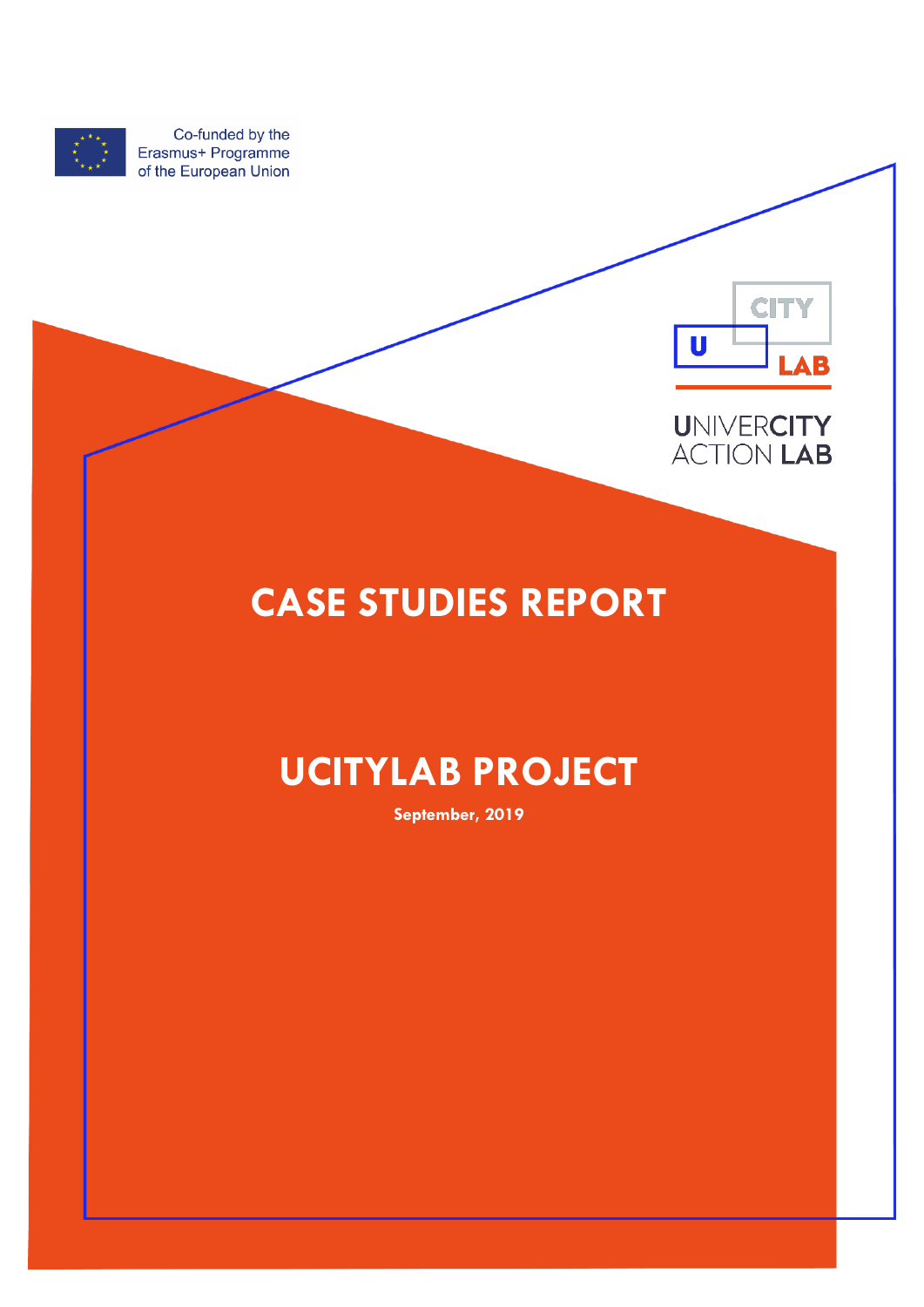#### **PROJECT PARTNERS**



For more information about the UCITYLAB Project Good Practice Case Study Report, please contact Professor Todd Davey (todd.davey@imt-bs.eu). This document has been prepared by the authors using data that had been collected in the framework of an Erasmus+ project funded by the European Commission. The report reflects the views only of the authors and the Commission cannot be held responsible for any use, which may be made of the information contained therein.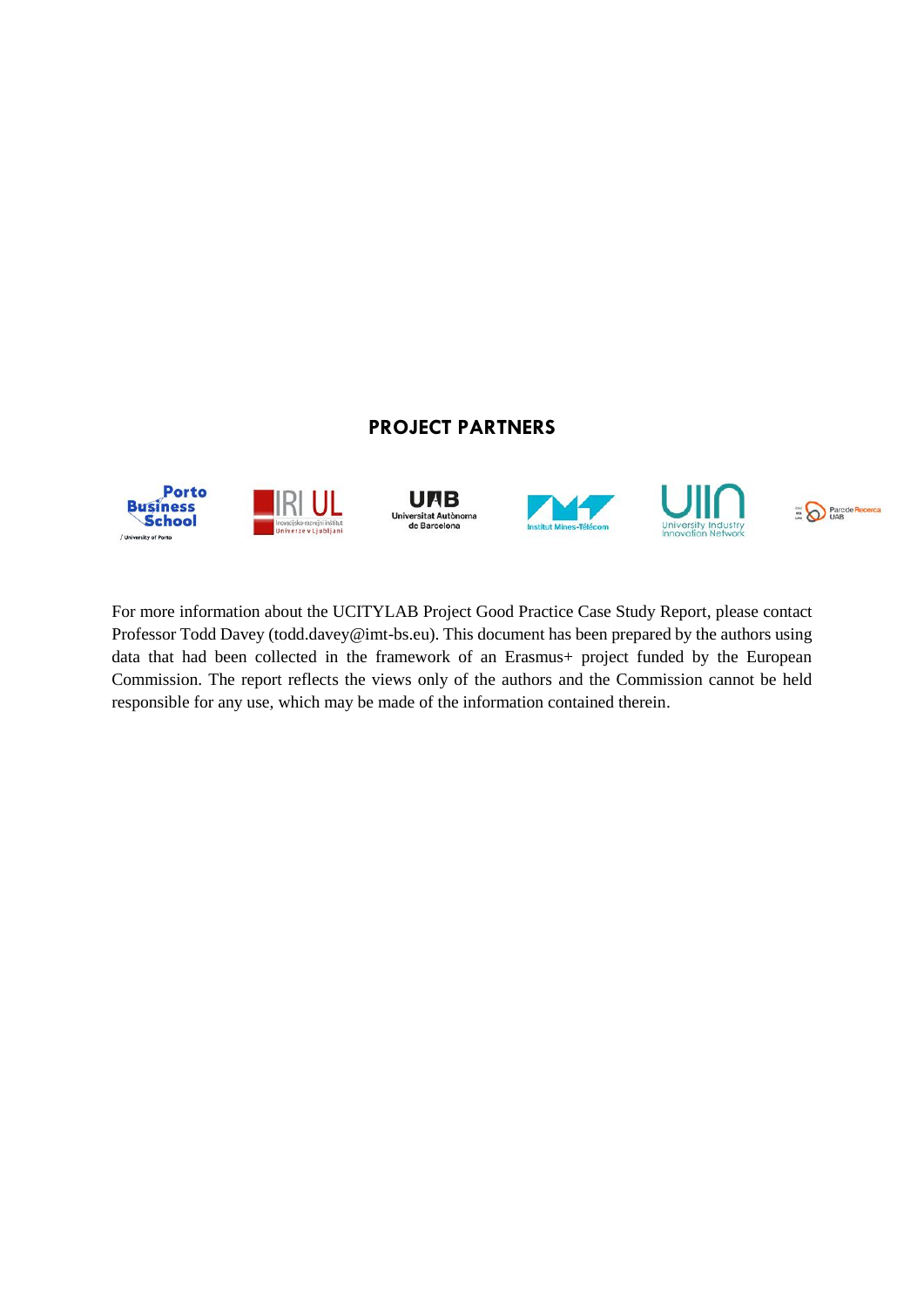# <span id="page-2-0"></span>**INTRODUCTION**

The following report includes presentations and analyses of 27 cases of good practices in the area of university-city cooperation, made up of 25 European and 2 global cases. The report has been produced as part of the first intellectual output (IO1) of the Erasmus+ project titled "UniverCity Action Lab" (UCITYLAB). This project aims to provide tools, knowledge, and skills to the HEIs to extend their societal role in generating solutions to the urban challenges while developing social and environmental responsibility, an innovative mindset, and social entrepreneurship skills among their students. The development of the report is coordinated by the Institut Mines Telecom Business School with reference to the input provided by all project partners, as well as through an analysis carried out on the configuration and the nature of the selected university-city cooperation practices.

Despite the discrepancies across regions, European universities are observed to have embraced their third mission activities increasingly more over the past decades. The HEIs are challenging the deepseated notion of contributing to society via technology transfer and commercialisation of research by adopting grander societal missions. Thus, the goal of the report is to highlight existing practices and urban collaboration models to inform European HEIs who seek to find ways to engage with their cities in a sustainable manner through research and hands-on student projects. Accordingly, our collection of cases has captured European HEIs in diverse partnership arrangements with their urban environment, acting as knowledge actors within the initiatives focusing on topics including e.g. community sustainability, ICT, (e-)mobility and energy, social interaction, and spatial development.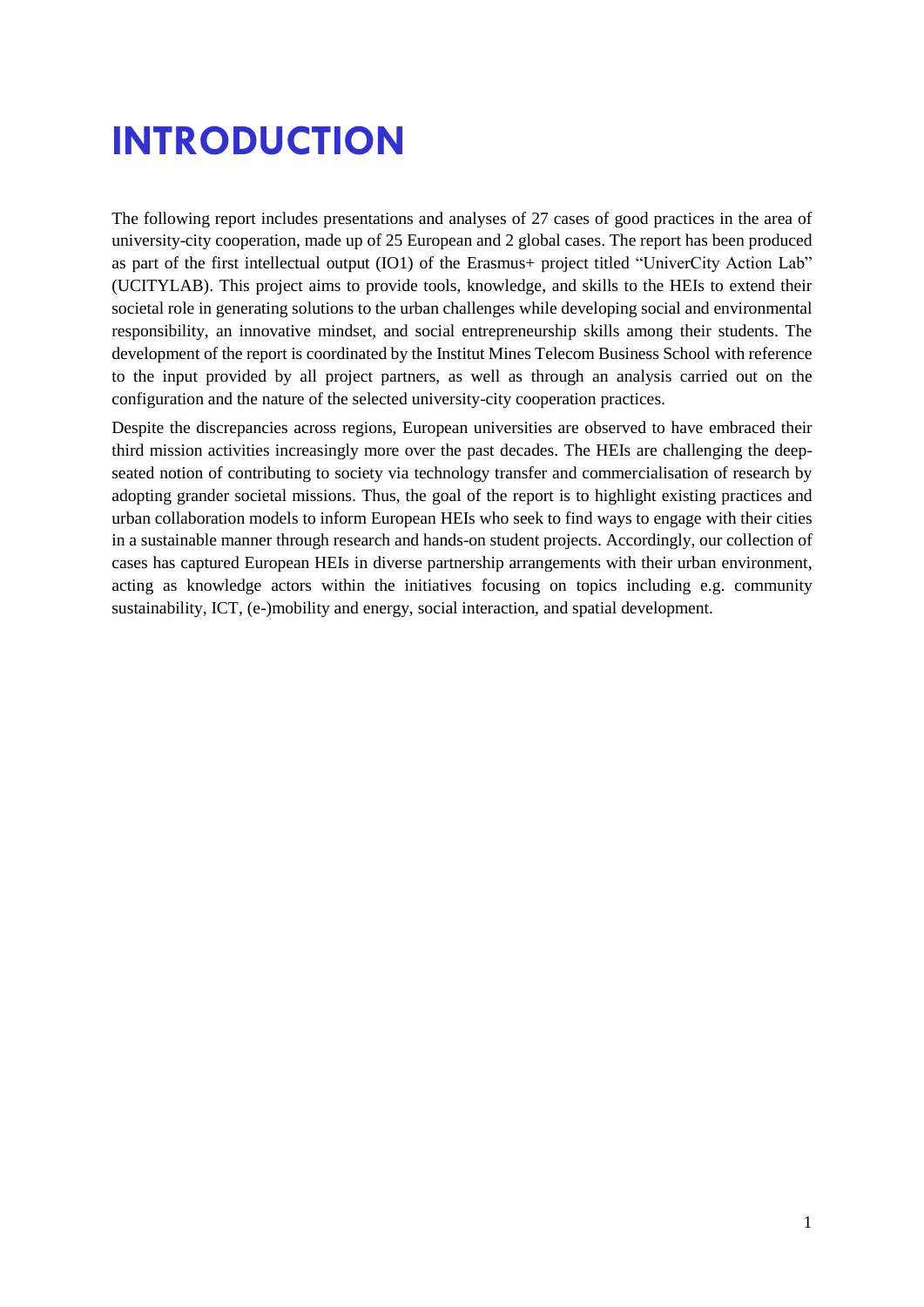### <span id="page-3-0"></span>**Table of Contents**

| <b>INTRODUCTION</b>                                                             | $\mathbf{i}$   |
|---------------------------------------------------------------------------------|----------------|
| Table of Contents                                                               | $\mathbf{ii}$  |
| <b>BACKGROUND</b><br>1.                                                         | 1              |
| Why is the HEI involvement in urban development vital?<br>1.1                   | 1              |
| <b>SCOPE OF THE REPORT</b><br>2.                                                | $\overline{2}$ |
| <b>DEFINITIONS</b><br>3.                                                        | 3              |
| <b>CLASSIFYING THE CASES</b><br>4.                                              | 5              |
| Length of programme<br>4.1                                                      | 5              |
| Formal or informal<br>4.2                                                       | 5              |
| 4.3<br>Curricula-bound, co- or extra-curricular?                                | 5              |
| Pedagogy, curricula/course or programme/degree<br>4.4                           | 6              |
| Level of initiative<br>4.5                                                      | 6              |
| AIMS AND METHODOLOGY<br>5.                                                      | $\overline{7}$ |
| 5.1<br>Objective                                                                | $\overline{7}$ |
| 5.2<br>Process                                                                  | 7              |
| <b>MAJOR INSIGHTS</b><br>6.                                                     | 11             |
| 6.1<br>Characteristics of the Case Studies Selected                             | 19             |
| <b>APPENDIX 1. Selected Case Studies</b><br>7.                                  | 21             |
| 8.<br>APPENDIX 2. Analysis of the Case Studies                                  | 26             |
| APPENDIX 3. Detailed Information about the Case Study Reporting Framework<br>9. | 29             |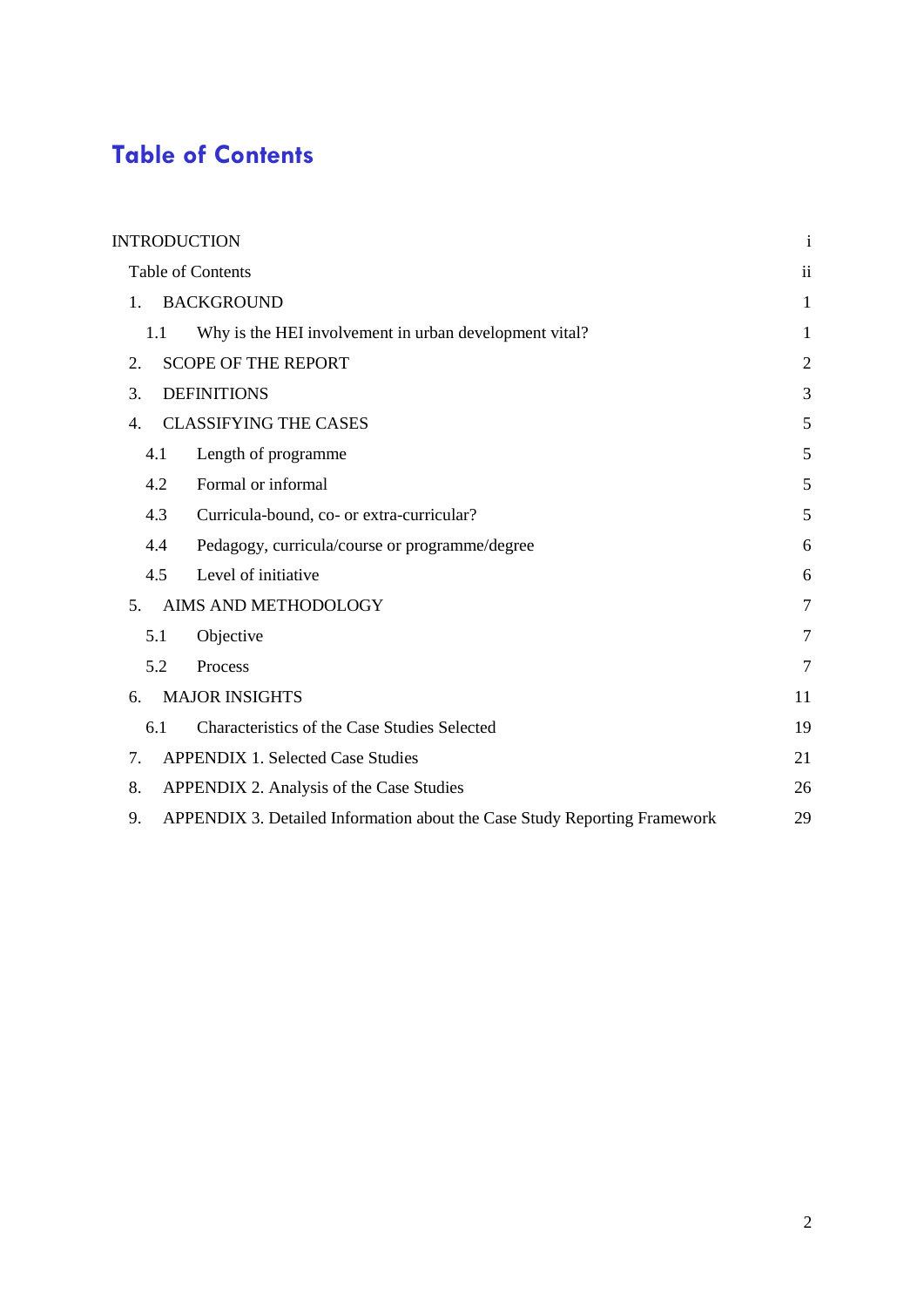### <span id="page-4-0"></span>**1. BACKGROUND**

Today, more than 70% of Europe's citizens live in cities, which makes the European Union one of the most urbanised areas in the world. While these areas are considered to be the engines of the European economy with extensive job opportunities and the educated population they attract, they are also places where social and environmental challenges are concentrated. This concerns mobility, sustainable land and energy use, inclusion of migrants, digital transformation, and poverty (Pact of Amsterdam, 2016; EC Urban Agenda 2017).

Without doubt, universities hold great potential to be key actors in fostering dialogue among regional stakeholders to initiate and sustain joint actions towards the creation of smart and sustainable cities. In that, the 2017 renewed Agenda on Higher Education has made clear references to the responsibilities of the HEIs, such as being 'civic' and 'entrepreneurial', contributing to both social and economic advancements in their regions. This transformation is particularly necessary given the lack of student exposure to real-life challenges in traditional settings and the development of skills that do not match experience that is demanded by both modern industry and the society upon graduation.

However, despite efforts, direct links between universities and cities are still weak (Goddard and Tewdwr-Jones, 2016; OECD, 2007). Urban engagement is not an inherent component of HE systems, nor are they a part of ongoing academic programs. HEIs lack relevant strategies, tools, resources, and knowledge to engage in city initiatives. This is largely due to the alignment of universities with national policies and funding frameworks, and their increasing efforts for international recognition, rather than adopting a 'Glocalised' approach to external engagement. Part of the problem for this weak interconnection between universities and regional authorities can also be attributed to failure in understanding the underlying logics that drive each other's activities (EU, 2013).

#### <span id="page-4-1"></span>**1.1 Why is the HEI involvement in urban development vital?**

Given the significant number of European initiatives supported under the umbrella of Urban Agenda, and Smart and Sustainable Cities, it is crucial to expand the bottom up support for the cities to codevelop, test, and implement the solutions, thus consolidating efforts. The HEIs can support anchoring innovation by raising interest in the urban areas where they are based, offer resources, and facilitate change. Furthermore, universities can exploit cities as living labs, incorporating the open spaces, institutions, and local community in their research and teaching programs while transforming their teaching methods from 'traditional' to more 'current'. Universities can do so by offering adaptive, problem-based, and experiential learning experiences to their students while fostering the development of much demanded entrepreneurial skills.

Considering this background, the primary objective of this study is to get a more profound, comprehensive, and up-to-date understanding of the university-city engagement in the European context from the perspective of a selection of HEIs. To do this, the study investigates the motivations for urban engagement of the HEIs, the main drivers and barriers for cooperation, the type of activities through which the cooperation takes place, and the outputs and impact of the efforts. Along with the "University-City Cooperation Status-Quo Report", the results of the study will support the launch of the regional stakeholder networks (IO2) and the launch of the UCITYLAB Challenge Teaching Toolkit (IO3) for the project.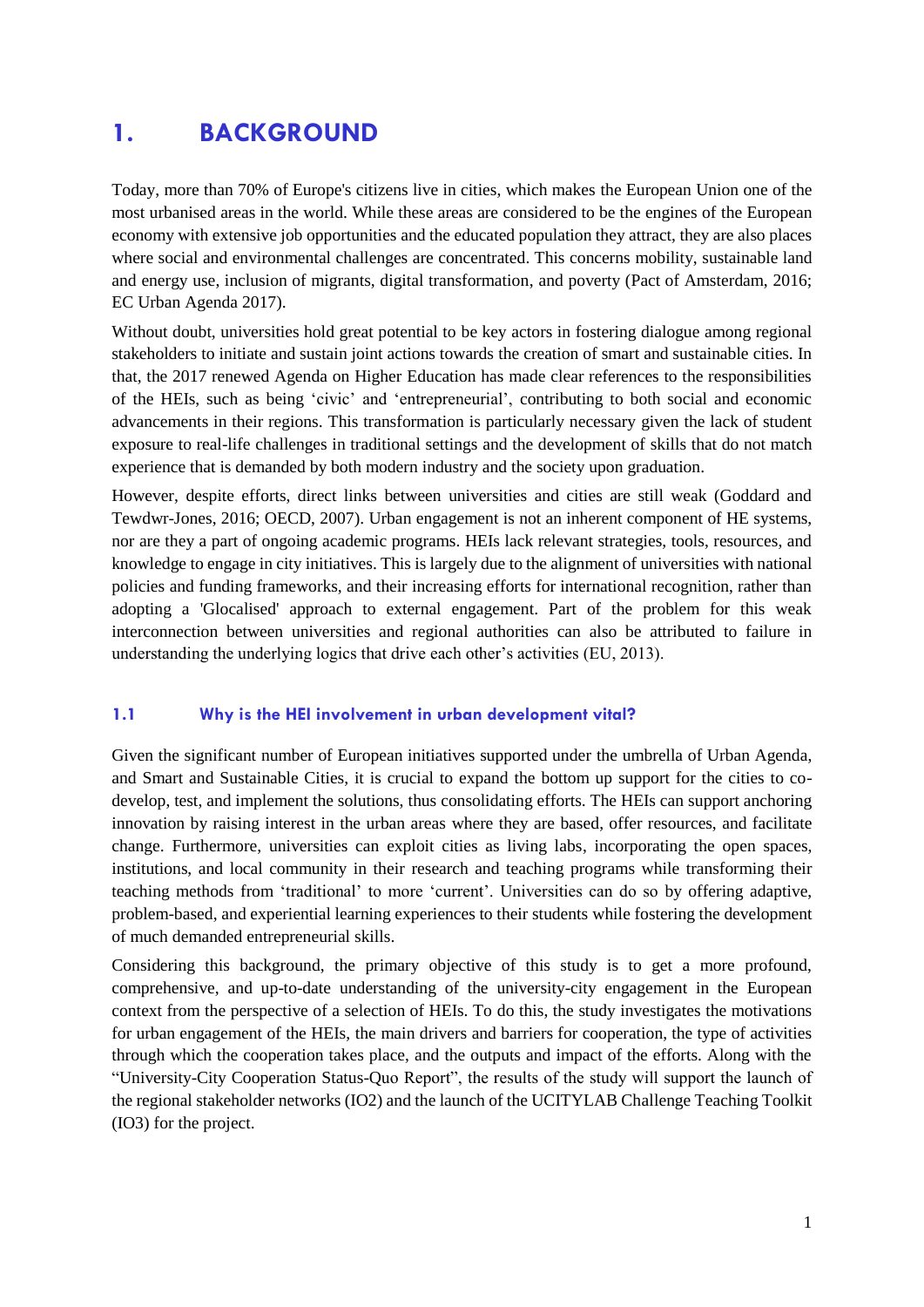### <span id="page-5-0"></span>**2. SCOPE OF THE REPORT**

The project partner institutions and their primary area of contributions for the case studies are outlined in Table 1, below.

*Table 1: Case Study partners and the regions they dominantly reported*

| <b>Partner</b>                                                           | <b>Region</b>                           |
|--------------------------------------------------------------------------|-----------------------------------------|
| Porto Business School (PBS)                                              | Southern Europe, European Collaboration |
| University of Ljubljana Innovation and<br>Development Institute (IRI-UL) | Eastern Europe, Global                  |
| The Autonomous University of Barcelona (UAB)                             | Southern Europe                         |
| <i>Institut Mines-Télécom Business School (IMTBS)</i>                    | Western & Northern Europe               |
| University-Industry Innovation Network (UIIN)                            | <b>Western Europe</b>                   |

The cases have been researched and selected to show the broad diversity of examples in university-city collaboration in the European context. While the cases primarily target HEI staff and leadership, they are also relevant for a wide variety of stakeholders who would like to establish cross-sectoral partnerships with the HEIs to jointly tackle urban challenges. These stakeholder groups include:

- Urban development institutes
- Representatives of smart and sustainable city initiatives
- Economic boards and Chambers of Commerce
- City governments focusing on urban matters, such as e.g. water, energy, housing, mobility, inclusion that are closely connected to the Commissions' Urban Agenda items
- Local, open access societies/networks/coalitions and NGOs
- Independent research organisations/innovation labs
- Vocational education institutions (VET) and independent Continuous Learning Institutions (e.g. Academies) in the same cities/regions interested in adopting similar collaboration strategies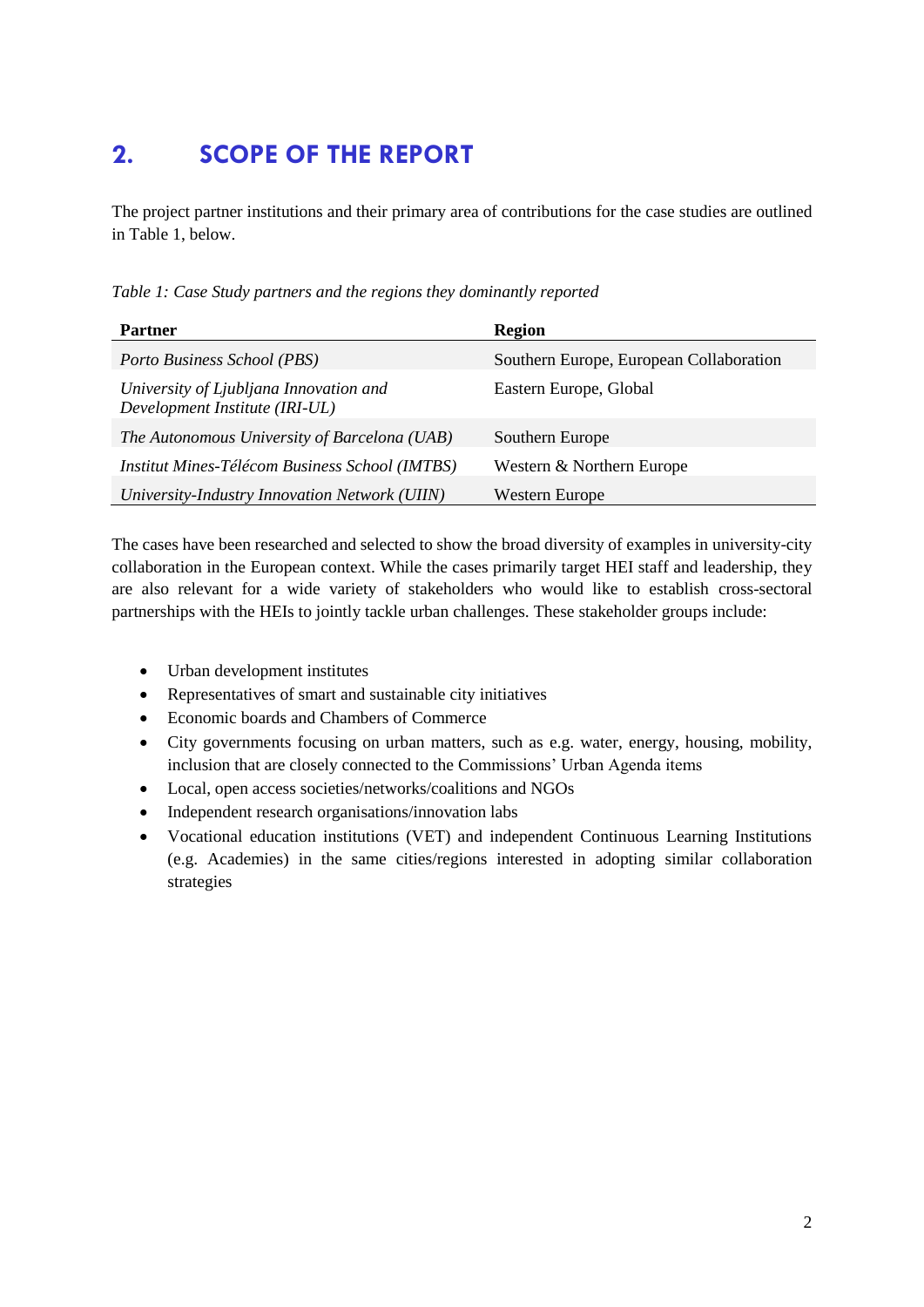### <span id="page-6-0"></span>**3. DEFINITIONS**

Table 2: Definitions to some commonly used terms throughout the report

| measurement               | Project unit of University-City engagement via student teaching and research                                                                                                                                                                                                                                                   |
|---------------------------|--------------------------------------------------------------------------------------------------------------------------------------------------------------------------------------------------------------------------------------------------------------------------------------------------------------------------------|
| <b>Student</b>            | Students include all undergraduate and postgraduate students as defined here:<br>http://www.worldstudent.com/uk/mag/features/tablo-diplom.html<br>with<br>most<br>European programmes recognising doctoral students as post-graduate level<br>students.                                                                        |
|                           | Undergraduate refers to someone who is studying for, but has yet to receive, their<br>first post-secondary education degree, e.g. typically this degree is some equivalent<br>of Bachelor and includes an honours programme.                                                                                                   |
|                           | Once completed, the student is then termed a graduate.                                                                                                                                                                                                                                                                         |
|                           | A postgraduate student refers to someone who has already obtained a first degree<br>and is now pursuing a second, third, or degree beyond it including a master, MBA,<br>or PhD level qualification.                                                                                                                           |
|                           | A postdoctoral researcher is generally not considered as a student.                                                                                                                                                                                                                                                            |
| City                      | Relates to a <u>local, city</u> , or regional government agency or authority, rather than a<br>state, national, or international governmental agency or organisation.                                                                                                                                                          |
| Project-Based<br>Learning | In Project Based Learning (PBL), students go through an extended process of<br>inquiry in response to a complex question, problem, or challenge. Rigorous<br>projects help students learn key academic content and practice 21st Century skills<br>(such as, collaboration, communication, critical thinking, and creativity). |
|                           | PBL involves:                                                                                                                                                                                                                                                                                                                  |
|                           | 1. Identification of a problem                                                                                                                                                                                                                                                                                                 |
|                           | 2. Exploring pre-existing knowledge                                                                                                                                                                                                                                                                                            |
|                           | 3. Generating hypotheses and possible mechanisms                                                                                                                                                                                                                                                                               |
|                           | 4. Identification of learning issues                                                                                                                                                                                                                                                                                           |
|                           | 5. Self-study                                                                                                                                                                                                                                                                                                                  |
|                           | 6. Re-evaluation and application of knowledge to a problem                                                                                                                                                                                                                                                                     |
|                           | 7. Assessment and reflection on learning                                                                                                                                                                                                                                                                                       |
| Living Lab                | According to the European Network of Living Labs (ENoLL), a Living Lab (LL)<br>is an open innovation ecosystem based on a systematic user co-creation approach<br>that integrates public and private research and innovation activities in<br>communities, placing citizens at the centre of innovation.                       |
| Urban<br>Living           | Urban living labs are described by Juujärvi and Pesso $(2013)^{1}$ as "a physical region                                                                                                                                                                                                                                       |
| Lab                       | in which different stakeholders form public-private-people partnerships of public<br>agencies, firms, universities, and users to collaborate to create, prototype, validate,<br>and test new technologies, services, products, and systems in real-life contexts".                                                             |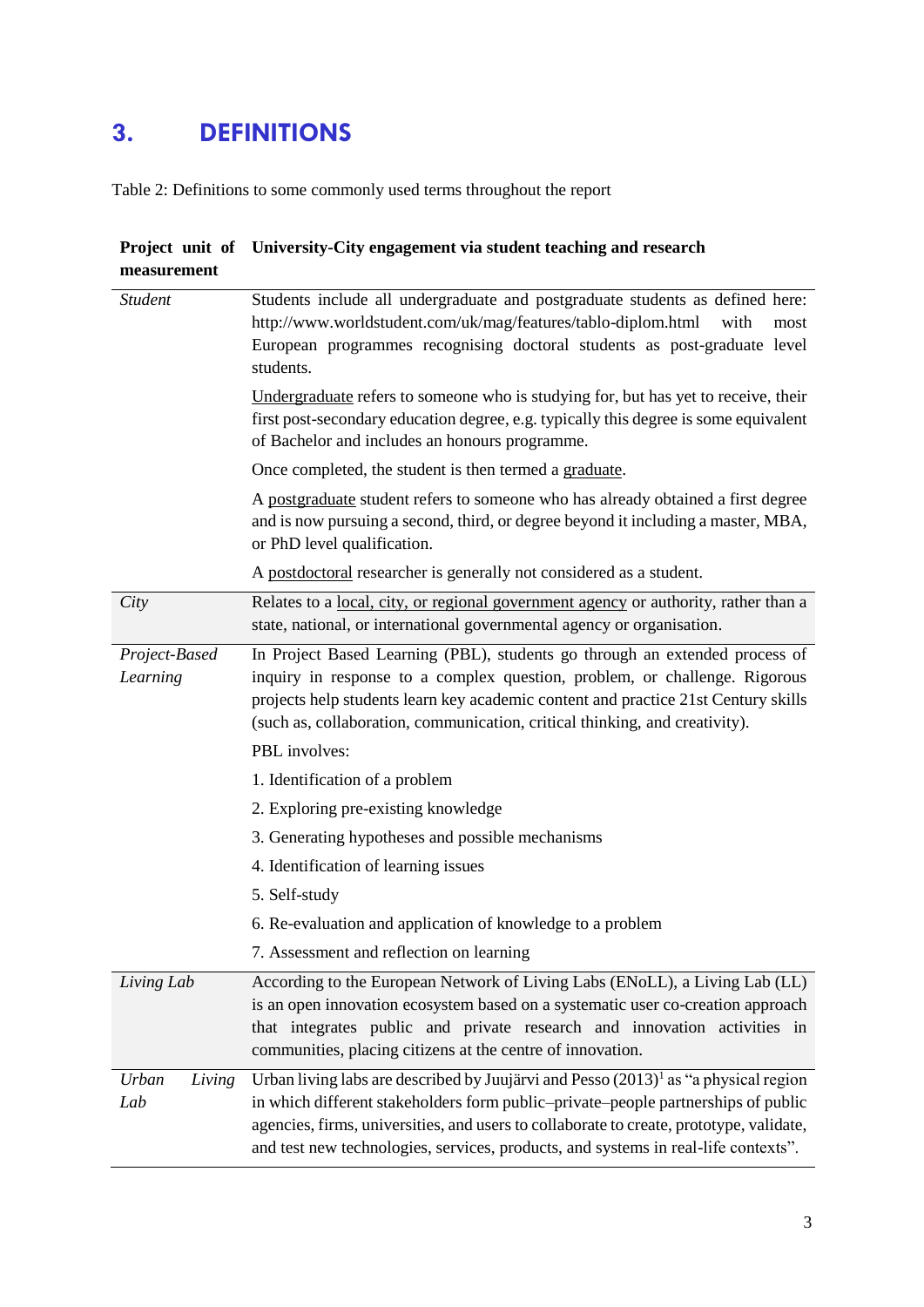| <b>Smart City</b> | Smart cities are the result of knowledge-intensive and creative strategies aiming             |
|-------------------|-----------------------------------------------------------------------------------------------|
|                   | at enhancing the socio-economic, ecological, logistic, and competitive                        |
|                   | performance of cities. Such smart cities are based on a promising mix of human                |
|                   | capital (e.g. skilled labor force), infrastructural capital (e.g. high-tech                   |
|                   | communication facilities), social capital (e.g. intense and open network linkages),           |
|                   | and entrepreneurial capital (e.g. creative and risk-taking business activities). <sup>2</sup> |
| Co-creation       | Co-creation is defined as the collaborative development of new value (concepts,               |
|                   | solutions, products, and services) together with experts and/or stakeholders (such            |
|                   | as, customers, suppliers, etc.)                                                               |

(1) Santonen, T., Creazzo, L., Griffon, A., Bódi, Z., & Aversano, P. (2017). Cities as Living Labs: Increasing the impact of investment in the circular economy for sustainable cities.

(2) Kourtit, K., Nijkamp, P., & Arribas, D. (2012). Smart cities in perspective–a comparative European study by means of self-organizing maps. Innovation: The European journal of social science research, 25(2), 229-246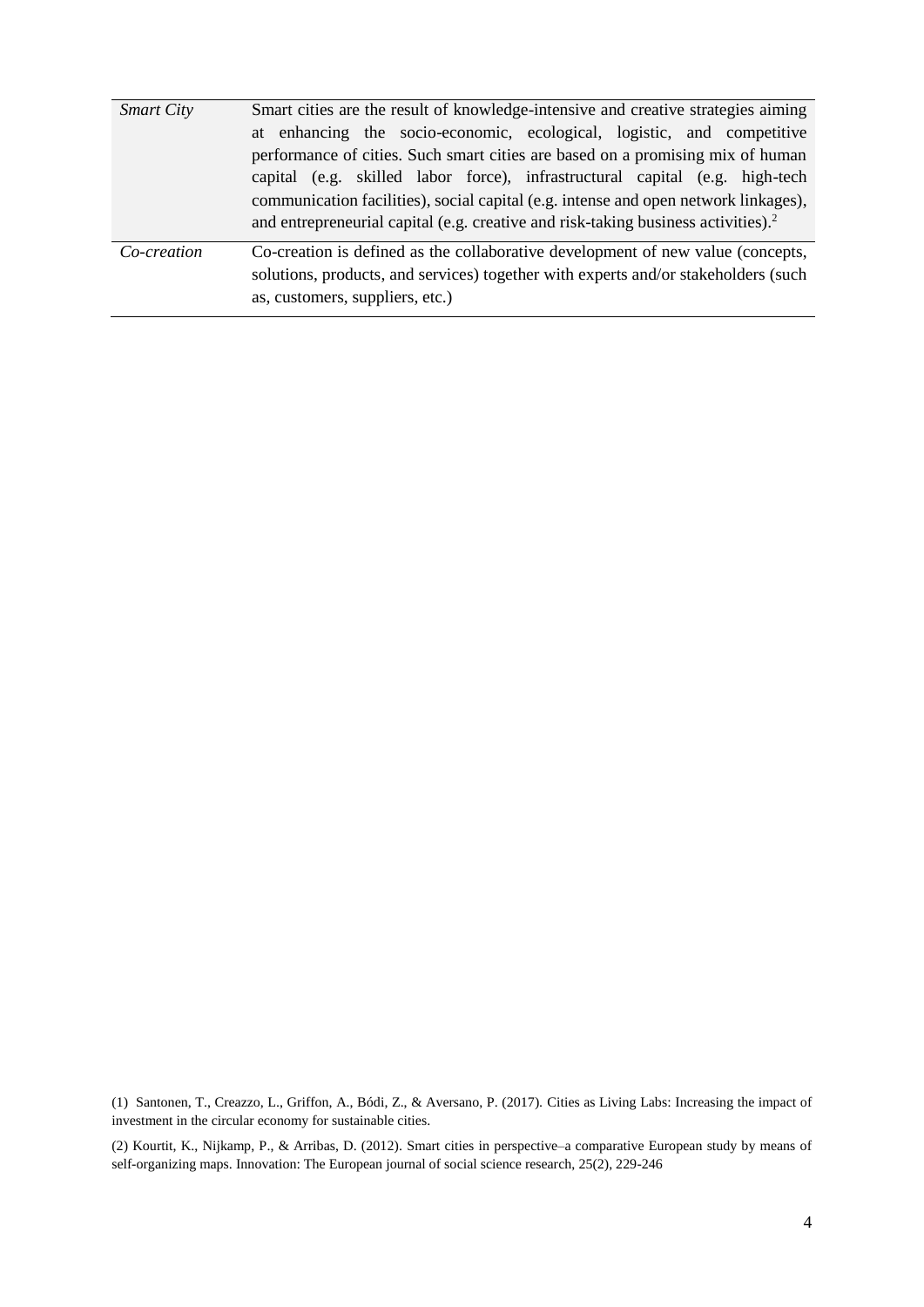## <span id="page-8-0"></span>**4. CLASSIFYING THE CASES**

All selected cases will be classified using the following classification scheme.

### <span id="page-8-1"></span>**4.1 Length of programme**

| Aspect        | <b>Description</b>                             |
|---------------|------------------------------------------------|
| Unspecified   | The length of the programme is unspecified     |
| Micro         | Less than two days                             |
| <i>Short</i>  | 2 days to $\lt$ a full semester                |
| Semester long | Encompasses a full semester of work            |
| Full year     | Encompasses a full year of work                |
| Entire degree | Encompasses a full programme or degree of work |
| Unlimited     | Is ongoing                                     |

#### <span id="page-8-2"></span>**4.2 Formal or informal**

| <b>Formality</b> | <b>Description</b>                                                                                                                                                                                                                                                                                                                                                     |
|------------------|------------------------------------------------------------------------------------------------------------------------------------------------------------------------------------------------------------------------------------------------------------------------------------------------------------------------------------------------------------------------|
| Formal           | Formal education corresponds to a systematic, organized education model<br>structured and administered according to a given set of laws and norms,<br>presenting a rather rigid curriculum in regards to objectives, content, and<br>methodology                                                                                                                       |
| <i>Informal</i>  | Whenever one or more of these is absent, we may safely state that the<br>educational process has acquired non-formal features. Non-formal education<br>characteristics are found when the adopted strategy does not require student<br>attendance, decreasing the contact between teacher and student with most<br>activities taking place outside of the institution. |

#### <span id="page-8-3"></span>**4.3 Curricula-bound, co- or extra-curricular?**

|               | <b>Description</b>                                                                                                         | <b>Focus</b>                                                               | Assessment                                                              |
|---------------|----------------------------------------------------------------------------------------------------------------------------|----------------------------------------------------------------------------|-------------------------------------------------------------------------|
| Curricula     | activities<br>Learning<br>courses as part of a degree academic literacy, and a contributes to credit<br>or other programme | and Technical<br>knowledge,<br>range of complementary<br>capabilities      | and<br>Assessed<br>points                                               |
| Co-curricular | Activities run, sponsored, or<br>recognized<br>by<br>universities<br>contribute to learning                                | curricular<br>Support<br>the learning and personality<br>which development | Could be assessed<br>contribute<br><sub>or</sub><br>to<br>credit points |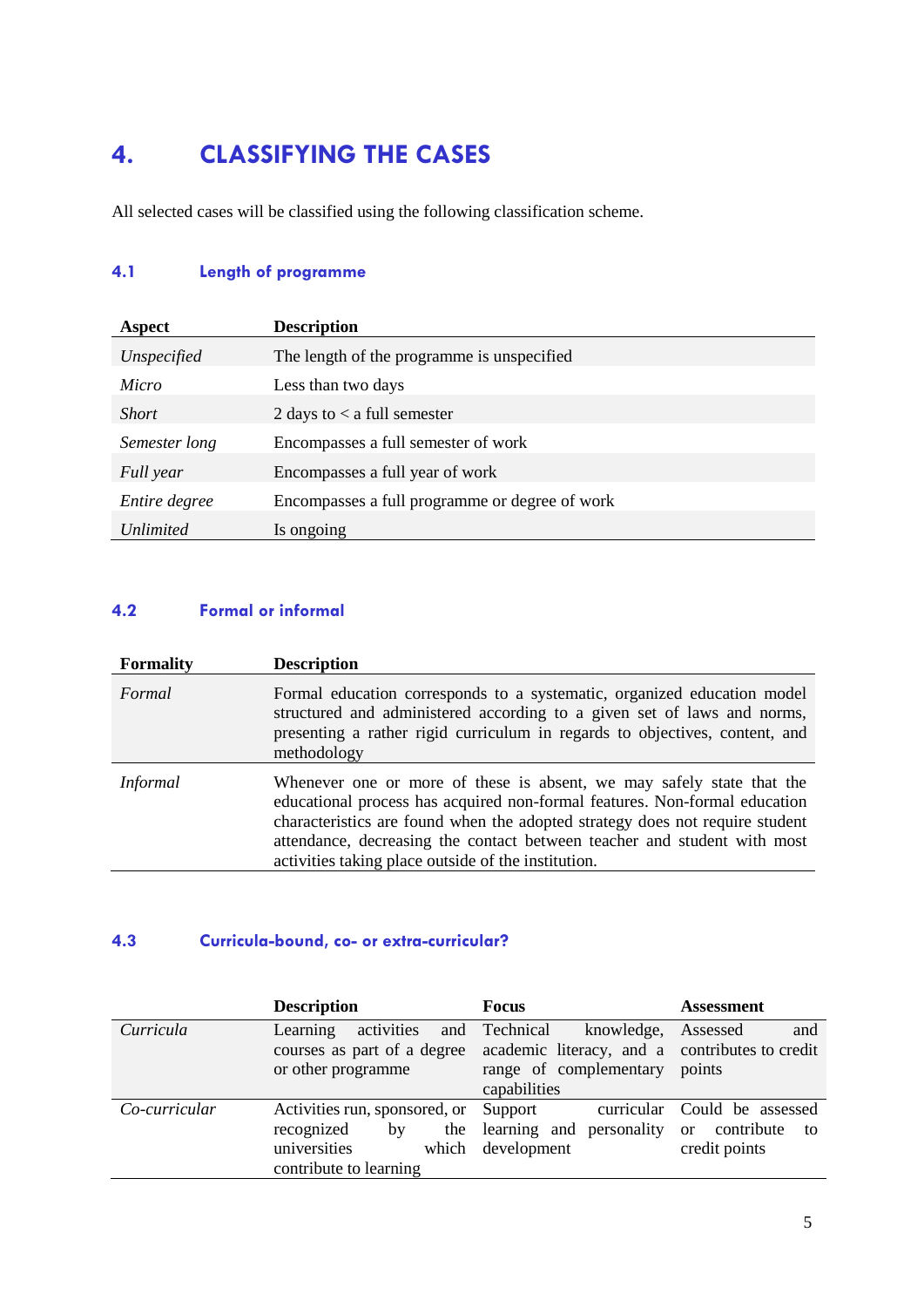| Extra-curricular | Any activities carried on Develop                   | interests, Generally<br>$\mathbf{n}$ |
|------------------|-----------------------------------------------------|--------------------------------------|
|                  | outside the regular course of passions, and talents | assessment or credit                 |
|                  | study that contribute to                            | points                               |
|                  | learning                                            |                                      |

#### <span id="page-9-0"></span>**4.4 Pedagogy, curricula/course or programme/degree**

| Form                 | <b>Description</b>                                                                                                                              | <b>Focus</b>                               | <b>Timeline</b>             | <b>Assessment</b>                                              |
|----------------------|-------------------------------------------------------------------------------------------------------------------------------------------------|--------------------------------------------|-----------------------------|----------------------------------------------------------------|
| Pedagogy             | activity,<br>of<br><b>Process</b><br>reflection, and action as<br>a method of learning                                                          | To provide<br>a<br>learning<br>opportunity | Within class                | Generally<br>no<br>assessment<br>or<br>credit points           |
| Curriculum<br>Course | Means and materials for To approve the Running<br>interaction<br>the<br>for<br>of achieving<br>purpose<br>identified<br>educational<br>outcomes | acquisition<br>of<br>knowledge             | $1-3$<br>semesters          | Assessed with<br>credit points                                 |
| Programme<br>Degree  | A qualification awarded To provide<br>for the achievement of a<br>set of learning outcomes<br>that encompass a topic                            | qualification                              | a Running<br>$3-5$<br>years | Achievement<br>of an expected<br>number<br>of<br>credit points |

#### <span id="page-9-1"></span>**4.5 Level of initiative**

| Level                      | <b>Description</b>                                               |
|----------------------------|------------------------------------------------------------------|
| <i>Inter-institutional</i> | The initiative takes place across a number of institutions       |
| <i>Institution-wide</i>    | The initiative takes place across the entire institution         |
| Cross-disciplinary         | The initiative takes place across disciplines / faculties        |
| Subject level              | The initiative takes place within a faculty or subject area only |

NB. The characteristics are not mutually exclusive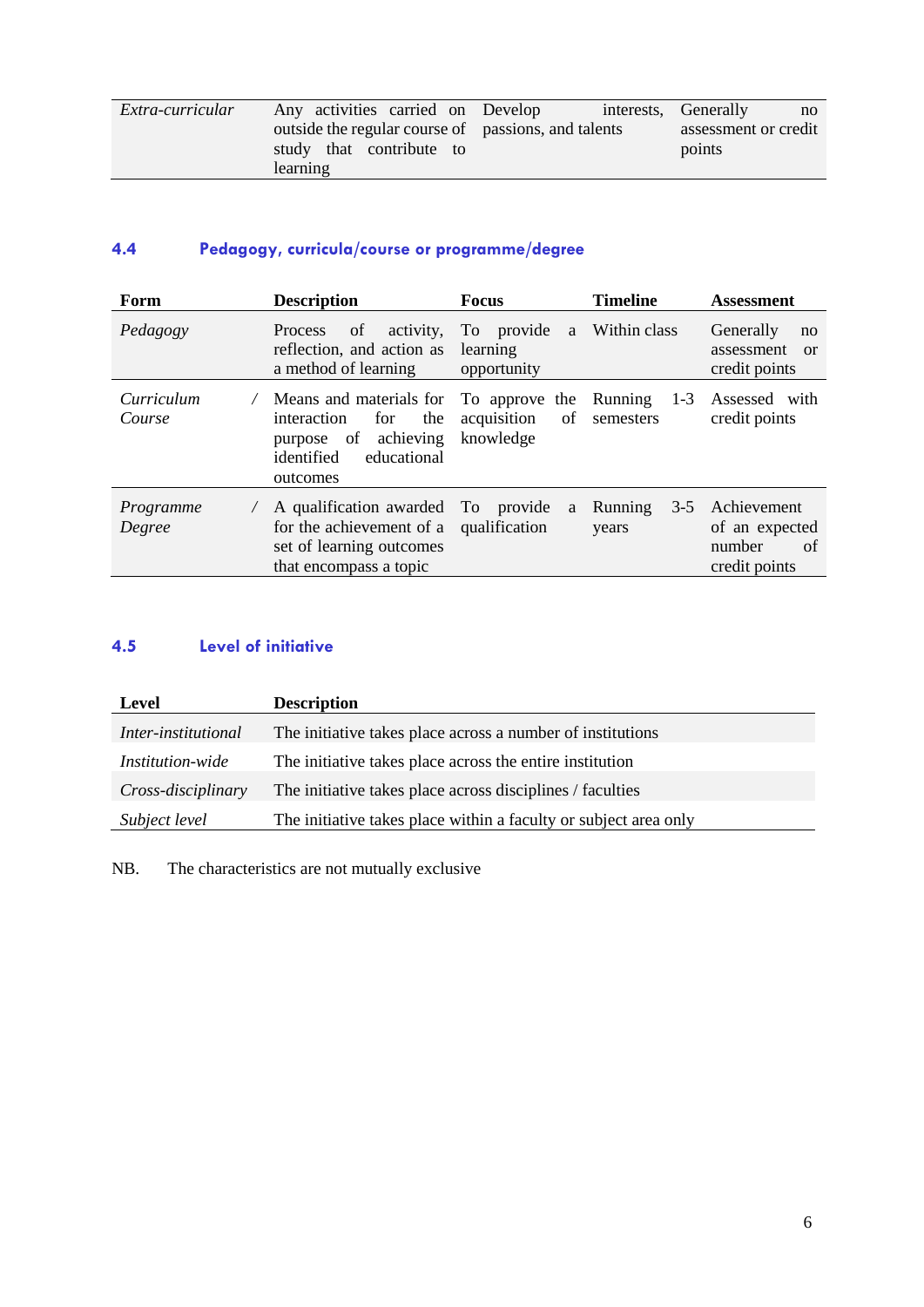### <span id="page-10-0"></span>**5.** AIMS AND METHODOLOGY

#### <span id="page-10-1"></span>**5.1 Objective**

The primary objective for the creation of 27 case studies is to highlight good practice cases where the principles of which could be clearly explained and have a high degree of transferability or usefulness for adaption in other settings. A further objective is to provide a range of cases of differing nature to give key insights for academics and university leadership to inform practice in establishing collaborations with urban stakeholders.

#### <span id="page-10-2"></span>**5.2 Process**

The following steps were undertaken in the creation of the case study report:

- I. Search and Call for Cases
- II. Case Study Selection
- III. Methodological Design
- IV. Case Study Writing
- V. Case Study Analysis

#### **I. Search and Call for Cases**

Good practices in university-city engagement were sought for both in Europe and across the globe. The selection was aimed to be a collection of the partner institutions' own cases, those from the cities where the partner institutions are located, national cases, and international cases. In searching for the case studies, a number of methods were used, including:

- A systematic review of previously documented cases in scientific and non-scientific publications
- A call for cases issued through the online platforms of the project partners
- Direct questions to the interviewees contacted for the preparation of regional status-quo reports

#### **II. Case Study Selection**

The steps involved in the case study selection were as follows:

- 1. A selection framework was created (see Table 2) for the assessment of the case studies
- 2. A preliminary identification of 50 good practice case studies was conducted by the project partners with 10 case studies proposed by each
- 3. The 50 cases identified were collected and put into a large database, including the description of their main characteristics into a PPT of 1-2 slides
- 4. This preliminary list of case studies was then reduced to 27 after a joint online evaluation with elimination taking place based upon ineligibility, lack of unique qualities, or lack of information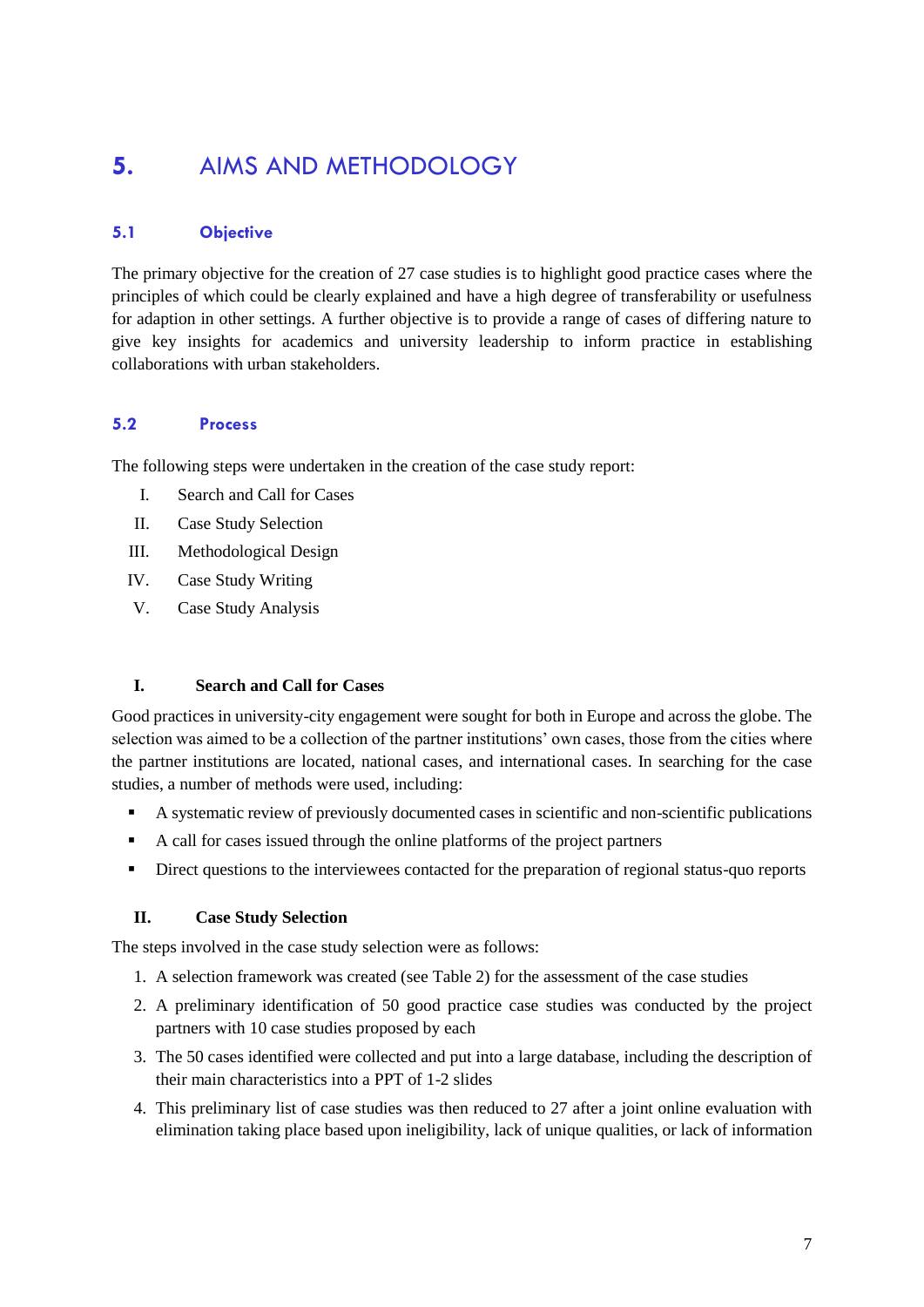5. Once the case studies were approved, each project partner institution had the task of writing five cases studies with two rounds of review and feedback, as well as close communication and approval of the case study institutions, followed by final feedback from the work package leader

#### **III. Methodological Design**

#### *Case Study Selection Criteria*

The following criteria underpinned the selection of the university-city collaboration good practice cases. A balance in the case studies was sought in order to provide good practice examples in a number of relevant areas of university-city collaboration, including joint research and student projects as part of the teaching activities.

#### *Table 3: Draft case study selection framework*

| Criteria                                      | <b>Description</b>                                                                                                                                                                                                                                                                                                                                             |
|-----------------------------------------------|----------------------------------------------------------------------------------------------------------------------------------------------------------------------------------------------------------------------------------------------------------------------------------------------------------------------------------------------------------------|
| Standard factors                              | Name of HEI<br>$\blacksquare$<br>Country<br>$\blacksquare$<br>Region<br>٠<br>Regional embeddedness<br>$\blacksquare$                                                                                                                                                                                                                                           |
|                                               | Stage of development of the case (e.g. starting out in university-<br>٠<br>city engagement, developing engagement, or highly developed<br>engagement)                                                                                                                                                                                                          |
| Main university-city<br>engagement activities | Collaborative supervision of project research (product $\&$ service<br>٠<br>development)<br>Collaborative supervision of graduate (Master's & PhD) thesis<br>٠<br>research<br>Collaborative student teaching/mentorship (challenge programmes<br>$\blacksquare$<br>and teaching modules for skills and knowledge development)<br>Internships<br>$\blacksquare$ |
| Supporting mechanisms                         | Policy<br>٠<br>Strategy<br>п<br>Structure<br>$\blacksquare$<br>Operational activity<br>٠                                                                                                                                                                                                                                                                       |
| Region                                        | Northern Europe<br>٠<br>Eastern Europe<br>٠<br>Southern Europe<br>٠<br><b>Western Europe</b><br>$\blacksquare$<br>Global<br>п                                                                                                                                                                                                                                  |

#### *Countries considered in the selection of the cases*

The UCITYLAB project aims to provide tools, knowledge, and skills to the European HEIs to extend their societal role in generating solutions to the urban challenges while developing social and environmental responsibility, an innovative mindset, and social entrepreneurship skills among their students. For this purpose, 27 cases were selected from among European countries, as well as two cases from Australia and the USA.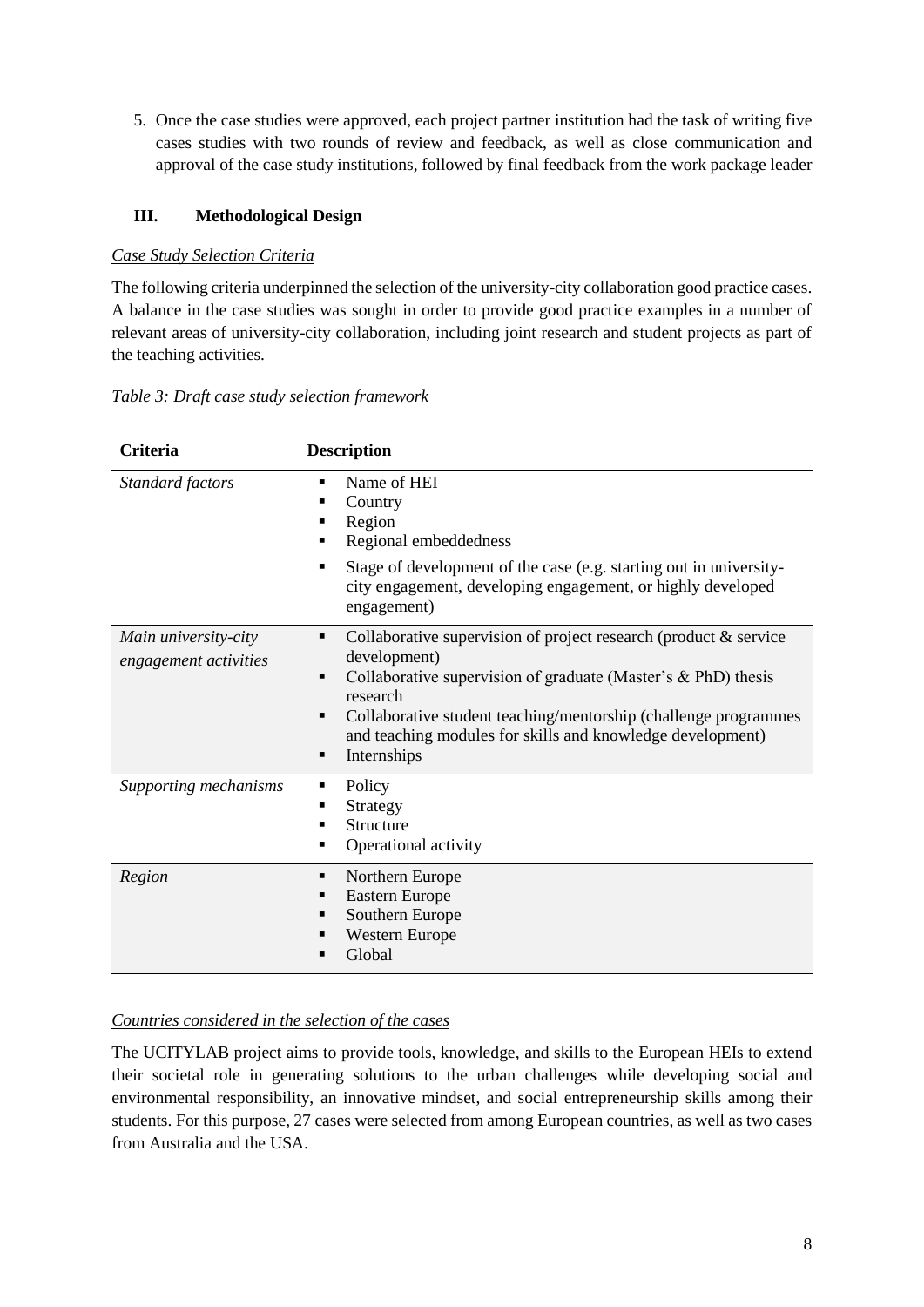#### *The framework for the analysis of the case studies*

In order to map the major elements of the university-city engagement ecosystem and investigate the relationships among the identified elements, the UCITYLAB Project Case Study report has adapted the University-Business Cooperation (UBC) Ecosystem Framework<sup>TM</sup> (Davey and Galan-Muros, 2010). This framework was first developed as part of the European Commission funded tender project "European State of University-Business Cooperation" and re-utilised in the second round of the same project launched in 2017. This particular framework was selected for the analysis due to its sound scientific base and its previous success in investigating the elements involved in the societal stakeholder cooperation of the HEIs, as well as their internal and external relations that facilitate innovation. To capture the urban engagement context of the HEIs in focus, the definitions of the framework elements have been further modified, and referred accordingly by the project consortium in their desk research and case study interviews.

The major elements of the case study analysis are as follows:

- Stakeholders: The presence and role of each stakeholder group that is involved in the case of cooperation, whether these are individuals, groups of individuals, or organisations.
- Input: The resources that are put into the system and utilised to undertake university-city cooperation activities. These include human resources (e.g. students as conduits of knowledge and skills, researchers as providers of scientific knowledge, lecturers as knowledge providers, intermediaries as connectors and facilitators, or HEI managers as leaders), financial resources of the city governments, businesses, or HEIs and physical resources (e.g. material, equipment or facilities).
- Activities: Types of university-city cooperation that are undertaken to bring about the intended outcomes. The main activities identified/considered in the cases are:
	- Collaborative supervision of project research (product & service development)
	- Collaborative supervision of graduate (Master's & PhD) thesis research
	- Collaborative student teaching/mentorship (challenge programmes and teaching modules for skills and knowledge development)
	- HEI student training for knowledge and skills development (urban stakeholders as funding providers)
- Outputs: The products, services, and properties derived from the university-city cooperation, including those for individuals (e.g. academics, students, urban community) and organisations (e.g. HEIs, city governments, businesses).
- Impacts: Changes (intended or unintended) that occur in the long term as a result of universitycity cooperation for individuals, organisations and societies.
- Barriers and drivers: Temporary conditions that affect the university-city cooperation process with positive or negative influence, and that can be modified in the short/medium term.
	- Barriers can relate to initiation and awareness, funding, organisational culture or characteristics, etc.
	- Drivers can relate to resource availability, personal relationships, etc.
- Context: The fixed environment (individual, organisational, or community characteristics) that affect the university-city cooperation process positively or negatively, and cannot be changed in the short or medium term.
- Supporting mechanisms: Interventions that support university-city cooperation and can be in the form of:

*Table 4: Types of supporting mechanisms referred to in the case studies*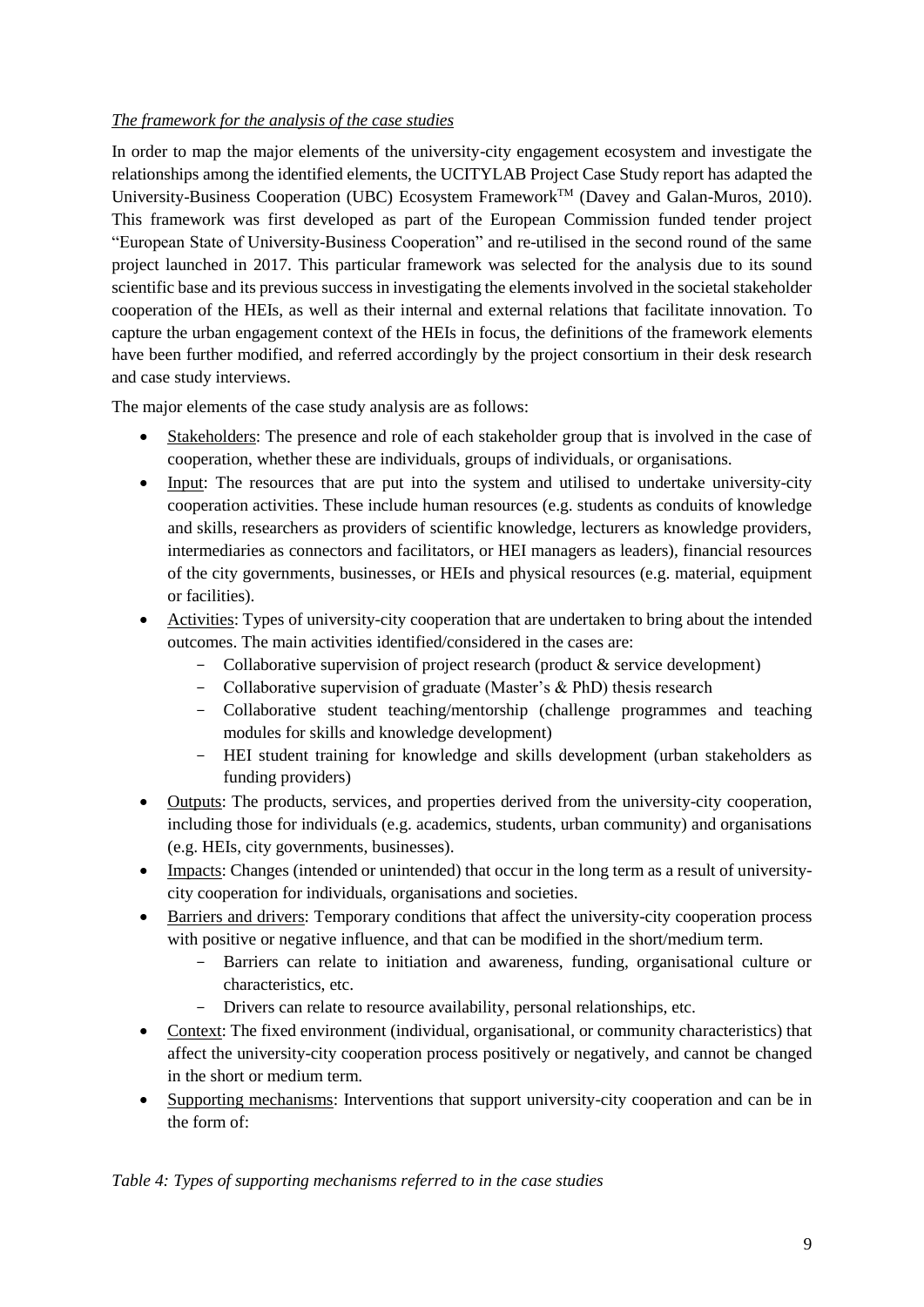| <b>Mechanism</b> | <b>Description</b>                                                                                                       |
|------------------|--------------------------------------------------------------------------------------------------------------------------|
| Policy           | Economic and financial mechanisms<br>Regulatory mechanisms<br>Other policy mechanisms                                    |
| <i>Strategic</i> | Documented strategic mechanisms<br>Implementation strategic mechanisms                                                   |
| Structural       | People-based structural mechanisms<br>Office/centre-based structural mechanisms<br>Programme-based structural mechanisms |
| Operational      | Communication and exchange mechanisms<br>Linking and support mechanisms<br>Training and seminar mechanisms               |

#### **IV. Case Study Writing**

#### *The process*

The project consortium followed a standardized process in their case study writing, as listed below:

- Conducting at least one recorded interview, ideally 2-3, which captures information from the university and city perspective, and ideally, the students
- Collecting promotional and other material about the case
- Writing and editing the cases using the case study template provided
- **Providing the organisation responsible for the case study with the opportunity to review the** case and make amendments

#### *Case study reporting structure*

Apart from the previously mentioned elements, in order to highlight some specific qualities, the good practice cases presented in this report include the following sections:

- Background: Overview of the situation before the cooperation started.
- Objectives and motivations: Reasons and motivations that led the stakeholders to initiate the cooperation.
- Challenges: Description of the main future challenges foreseen for the case.
- Key success factors: Description of the factors essential to achieve success.
- Awards and recognitions: Mention of any awards or recognitions that the organisations involved have previously received.
- Transferability: Explanation of the likelihood of the case to be transferred to a different environment.
- Publications: Materials that are already published about the case.
- Links: Online sources where the reader can find more information about the case.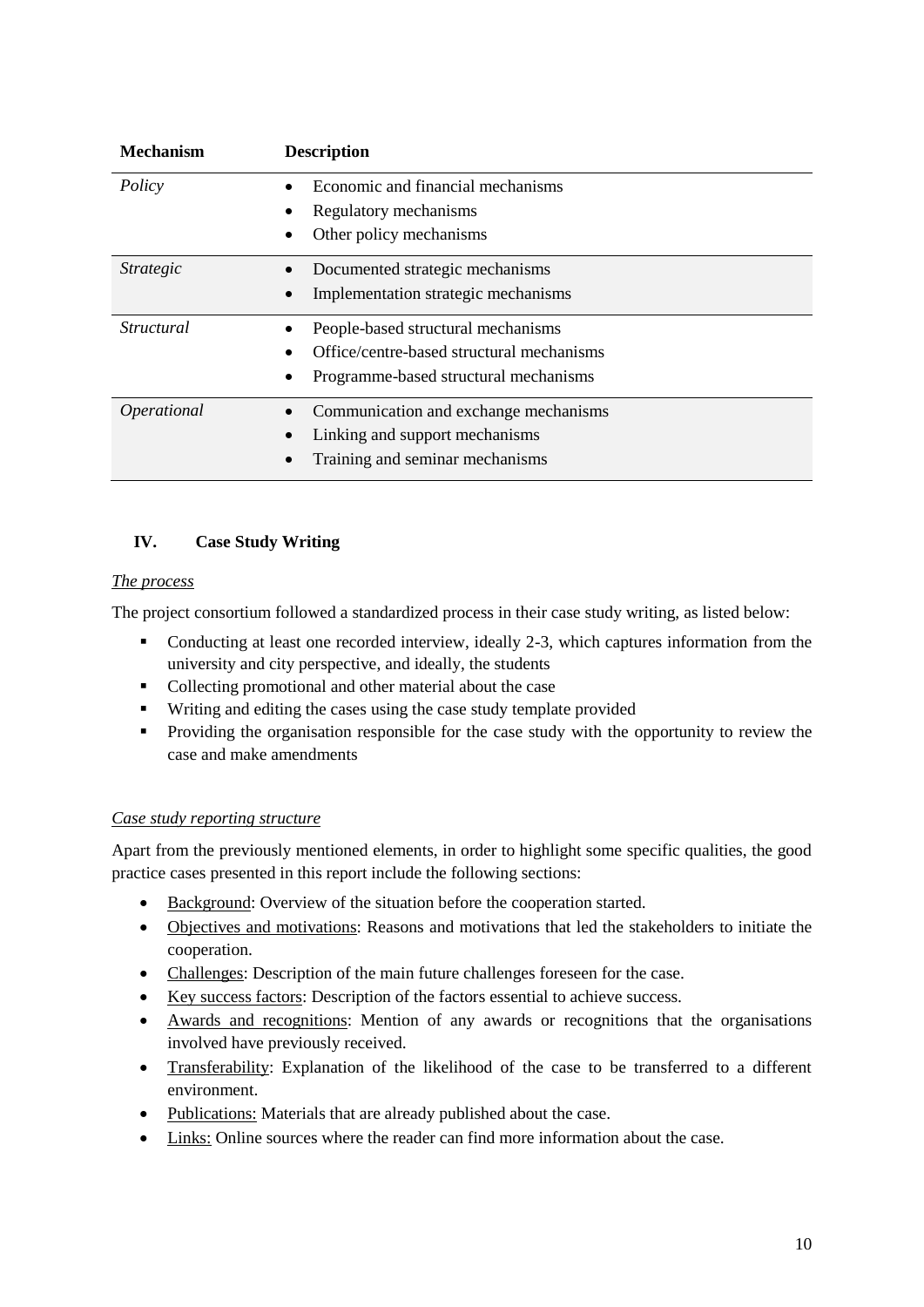#### **V. Case Study Analysis**

#### *Overview*

The analysis of the 27 case studies is aimed to capture the nature of the European university-city collaborations with a focus on the student teaching and learning activities. Our findings show that the degree of urban stakeholder involvement in the HEI research and teaching ranges from providing students with spatial/sustainability/technological challenges to co-supervising student theses on the transdisciplinary topics and internship offerings.

### <span id="page-14-0"></span>**6. MAJOR INSIGHTS**

The following insight have been garnished from the case study analysis identifying key themes and trends with regards to university-city cooperation.

#### **1. HEIs AS FACILITATORS OF URBAN TRANSFORMATION**

The HEIs are indispensable components of urban collaborations that take on multiple roles and responsibilities to bring in additional value to their research and teaching activities. Through the cases, the HEIs are observed to be the sought after research partners to help public governance bodies make more informed decisions, to support city development agencies in shaping their urban regeneration strategies, and to offer education and training programmes to their students to help co-create the modern urban landscape and smart technologies of the future. Taking on this role, many HEIs place students in the centre, ensuring their involvement in multiple stages of co-creation of innovation from problem identification to prototyping and experimentation.

The initiatives the universities were involved in targeted the areas of community/local sustainability, ICT, (e-)mobility and energy, social interaction/integration, and spatial/area development. The extent of involvement differs among urban stakeholders in the selected cases within the areas of student teaching and research. The interactions take place as part of HEI involvement in European or nationally funded project activities, integrated course modules for the development of co-creational research for the graduate students, and independent modules offered by the HEIs for skills and knowledge development.

Looking into our selection of cases, the Urban Academy of the University of Ghent serves as a collective learning platform for users, policy staff, academic staff, and students to tackle sustainability issues confronting society. Similarly, the research conducted at Turku Urban Research Programme informs the municipal governance on how to distribute resources more efficiently, how to enhance collaboration with different stakeholders, and how to better implement strategies.

Regarding the education dimension, the UAB's Digital & Green Skills Programme trains the students of all ages and educational backgrounds as "agents of change" for a circular economy. Whereas, the University of Ljubljana's RUARDI project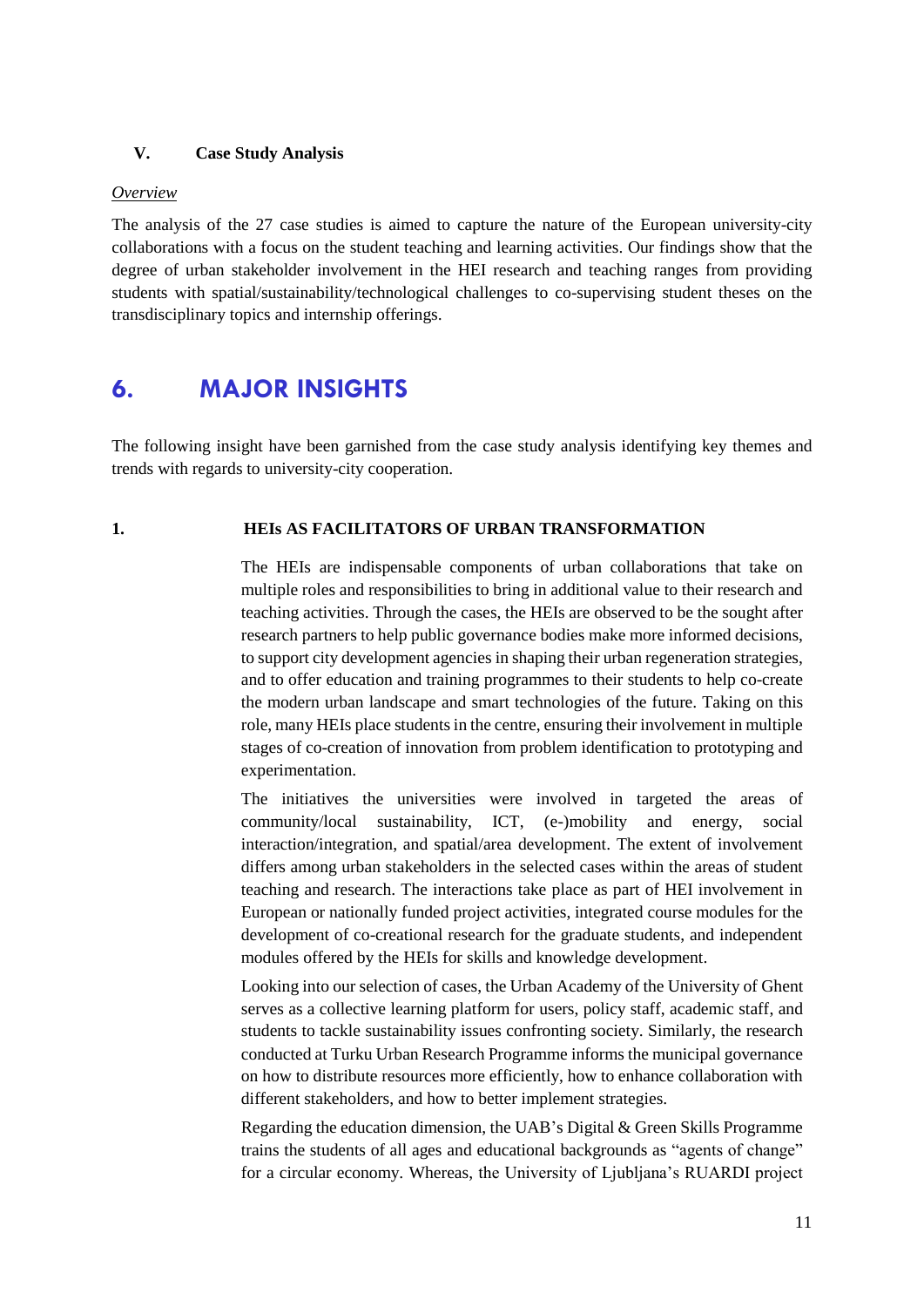facilitates interdisciplinary student research, which analyzes and provides recommendations for enlargement, optimization, and integration of the existing city airport into the local environment and community.

#### **2. COMMITMENT OF DIVERSE RANGE OF STAKEHOLDERS FOR URBAN INNOVATION**

Regardless of the HEI involvement in the initiatives as leading or participating knowledge actors, the cases highlighted in the collection has shown that urban innovation takes place with the coordination and commitment of a number of societal stakeholders. This clearly reflects the definition by Westerlund and Leminen  $(2011)^1$  of the living labs as "physical regions or virtual realities where stakeholders form public-private-people partnerships (4Ps) of firms, public agencies, universities, institutes and users, all collaborating for creation, prototyping, validating and testing of new technologies, services, products and systems in real-life contexts". This nature of the collaborations are observed to be particularly more prominent with the initiatives targeting regional or cross-border energy and mobility transformations. A number of case studies, including Smart Santander, Smart City Innovation Lab, and Shareplace set examples of partnerships with 20+ regional, national, and international stakeholders working towards codesigning new products and services in the participating cities.

While the involvement of diverse stakeholders provides an added-value to the activities and intended outcomes, there are also challenges in terms of coordinating large-scale collaborations, such as involving all the interested and affected stakeholders in the development and experimentation processes. As emphasized in the Smart City Innovation Lab of Porto, in most cases, to implement any smart city idea in real life, the participation of multiple stakeholders is required, including the mayor`s office/municipality, citizens, and technology providers. Parties directly involved in and responsible for the development and implementation of smart city products/services (e.g. in mobility, energy, health sectors) must make sure that the interests and strategic intentions of each stakeholder are considered.

1

#### **3. STUDENT LEARNING & EXPERIENCE AS MAJOR MOTIVATION FOR THE UNIVERSITY-CITY ENGAGEMENT**

One of the major motivations of the interviewed HEI representatives for urban engagement emerged as preparing students to change the world of work, which is impacted by globalisation, technological disruption, and societal challenges.

More particularly, the motivations reported also included increasing student employability by growing their networking opportunities (Chalmers Challenge Lab); helping to start a multi-disciplinary discussion on modern societal issues (Amstelhuis); providing students with an academic attitude and skills in the field

<sup>&</sup>lt;sup>1</sup> Westerlund, M., & Leminen, S. (2011). Managing the challenges of becoming an open innovation company: experiences from Living Labs. Technology Innovation Management Review, 1(1).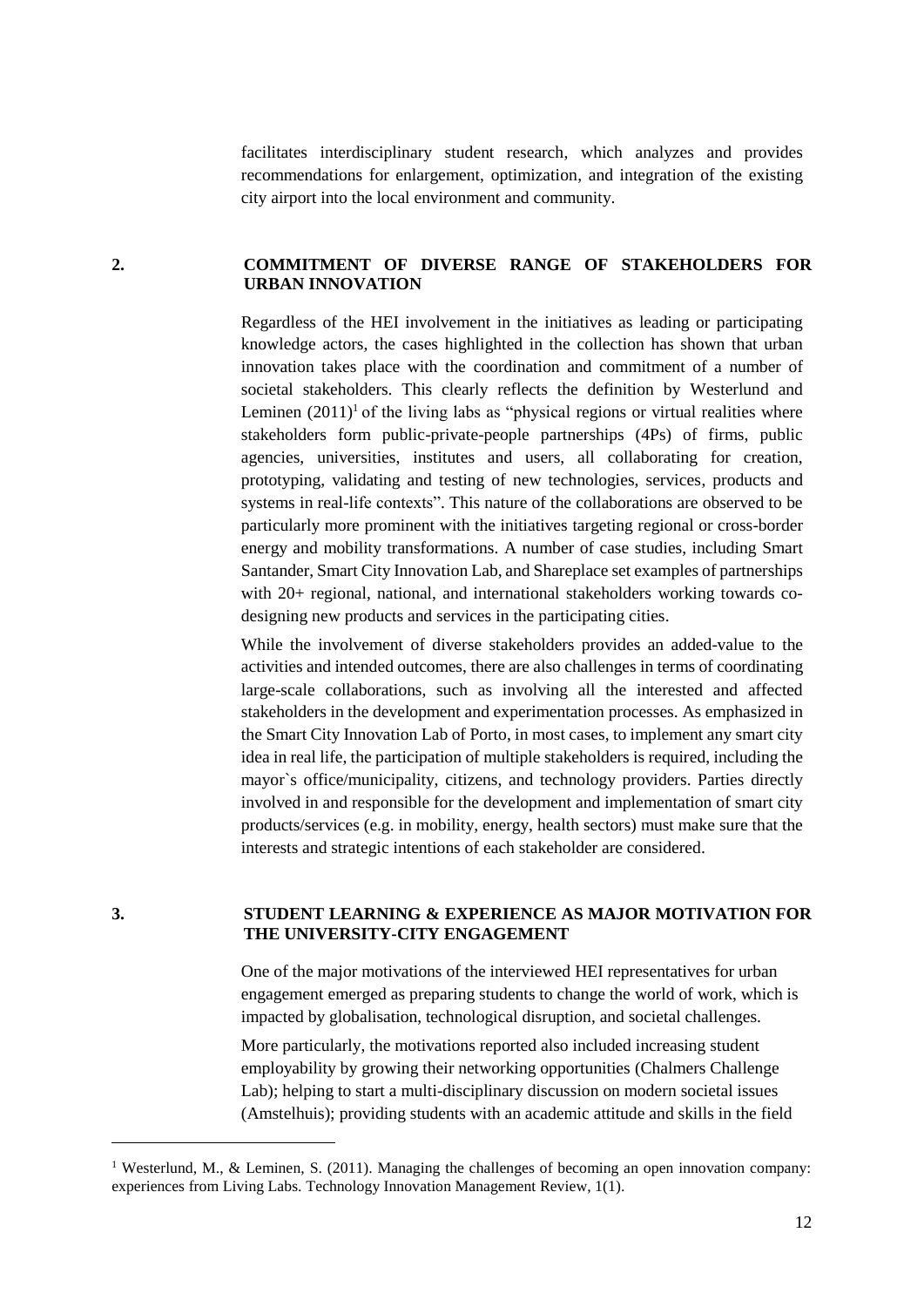of interdisciplinary research (MPA Masters, Creative Design Semester); personally and professionally preparing the students for the world of work (Utrecht Co-challenge) and professional practice in the field of urban policy and governance (Science Po); preparing students for the practical challenges they will face in a changing workplace (IPRO); and involving students in an interdisciplinary research to analyse and provide recommendations for enlargement, optimization, and integration of the existing city airport into the local environment (RUARDI).

The motivations for the non-HEI organisations interviewed are found to be focused on the launch and development of technologies for smart cities and innovative approaches to improve the connectivity of local, regional, and transnational mobility, as well as testing low-carbon technological solutions that increase energy efficiency and reduce pollutant emissions. Spatial development has been the third most common motivation mentioned by the case study representatives as part of the following, La Marina Living Lab, HubB30, RUARDI, and The Exchange at Knowledge Market in Australia.

#### **4. STUDENTS AS CO-CREATORS OF URBAN INNOVATION**

In reference to our previous finding, the students in the case study from participating HEIs are found to be placed at the centre of city engagement in universities. This is accomplished through joint research activities, co-challenge projects, workshops, and trainings, which are offered independently or within dedicated study or semester course programmes as part of the curriculum. The case studies have shown that while not all co-created knowledge has turned into concrete or immediate services, products, or technologies, student participation in collaborative initiatives has resulted in impact on student entrepreneurial skills and competencies.

Embedded within the curriculum, the Master's thesis research conducted as part of the Turku Urban research programme allows students to work with the city municipality, leading to research results that have a practical application on various levels of municipal governance. For example, how the resources should be distributed with better efficiency, how to enhance collaboration with different stakeholders, and how to better implement strategy. As a one-off project at the University of Ljubljana, RUARDI implemented interdisciplinary research activities involving students, resulting in their recommendations being included in the city development strategy and spatial act, which was approved by the Municipality and its council.

Organised by Novel-T, University of Twente, Overijssel province, students, academics, and researchers, the 20Creathon is a weekend challenge during which the students conceptualise challenges presented by the selected organisations, listen to lectures, develop software or hardware solutions, and pitch their solutions. Accommodated as an extra-curricular activity, the programme encourages the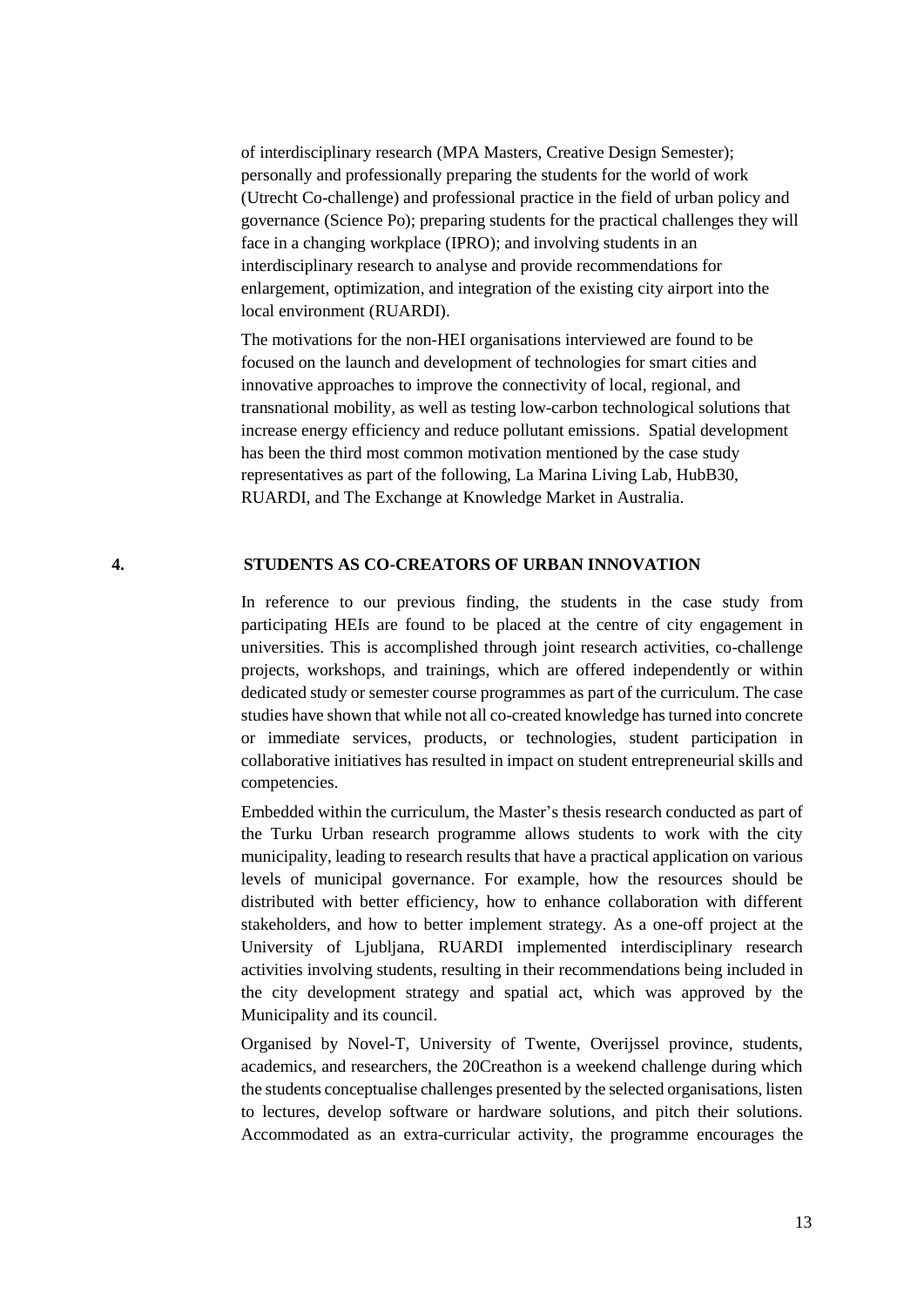development of an entrepreneurial spirit of participants to help establish more strategic relationships among the regional stakeholders.

#### **5. ALIGNMENT IN REGIONAL AND INSTITUTIONAL POLICIES NECESSARY FOR SUCCESSFUL UNIVERSITY-CITY COOPERATION**

A common statement from the interviewed HEI representatives has been the importance of the alignment of regional and institutional policies. This is a crucial supporting factor for the successful implementation of city engagement initiatives.

At the macro level, there is an innovative and entrepreneurial regional ecosystem, including pacts and networks, which enable government policies. For example; those focusing on circular economy, Responsible Reseach and Innovation (RRI), and the presence of long term development visions for the regions that are reported to support stakeholders in achieving their collaboration targets. In addition to the policies, there are funding mechanisms in place. For example, there is financing provided by the city municipalities, national funding schemes for co-creation, and European funding channels, e.g. FP7 and ERDF, which ensure the sustainability of the initiatives.

At the meso level, there is a university innovation ecosystem, which enables institutional policy & strategies of the HEIs, as well as involvement and commitment of high level management in these initiatives. These are reported as some of the most important determinants of success. Autonomous University of Barcelona (UAB) can be highlighted as one of the universities that has developed an enabling ecosystem for urban engagement with their UAB Strategic 2030 Plan, UAB Libraries Strategic Document (referred to in the case Library Living Lab - LLL), internal regulations for the recognition of the UAB Labs, UAB RRI Policy, and citizen-led interest groups at the micro level. Similarly, sustainability has been identified as a strategic goal for both the City of Ghent and the University of Ghent, which provides a solid ground for long-term collaborations to be jointly initiated and implemented.

#### **6. UNIVERSITY-CITY ENGAGEMENT FACILITATED THROUGH TARGETED STUDY PROGRAMMES**

Some of the HEIs featured in our good practice collection has taken a more structured approach in addressing urban development and societal challenges via establishing dedicated study programmes. Combining core academic courses, professional experience, and advanced methodological training, these programmes allow for the training of professionals who are well informed about urban dynamics.

The Masters of Regional and Urban Strategy (Stratégies territoriales et urbaines, STU) based in France is one of these programmes. It prepares students for professional practice in the field of urban policy and governance. As part of their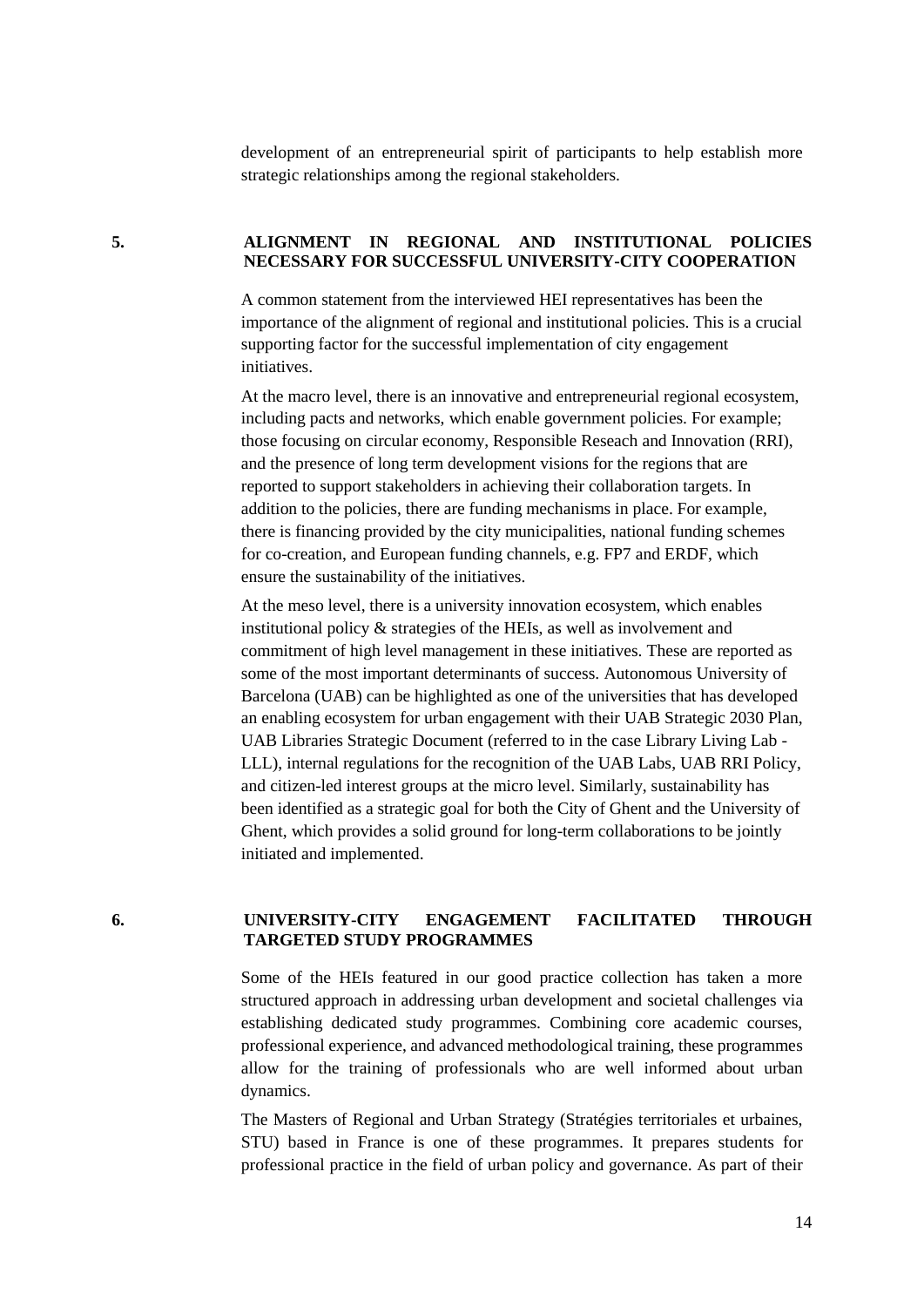studies, the students get the chance to work on a real commission from a public or private organisation on an urban or regional issue, e.g. housing, land use, economic development, transport, or mobility.

Similarly, a two-year programme worth 120 ECTS, the Master in Management, Policy Analysis and Entrepreneurship in Health & Life Sciences offered by the Free University Amsterdam, gives students the opportunity to specialise in 5 different tracks of studies, including community-based health technologies, as well as health & life sciences based management and entrepreneurship. Industry and public organisations work with the university as direct partners, including (Amsterdam) Municipality, Ministry, and NGOs as internship hosts. As reported by the case study representatives, 95% of the students find employment within the first year of graduation, which can be regarded as a strong indicator of the success of the programme.

#### **7. DIVERSE IMPACT OF THE ENGAGEMENT EFFORTS ON BOTH HEIs AND THE CITIES**

The university-city engagement efforts, also within larger regional scale collaborations, not only result in considerable impact on student learning, skills development, and attitude towards the societal challenges, but they also have a great impact on urban development and life quality in the cities.

Transversal skills, e.g. teamwork, creativity, courage, non-schematic thinking, are gained through the semester or study programmes, weekend challenges, or projects. These skills are combined with an acquisition of technical capabilities used in professional softwares, such as Geographical Information Systems (GIS) and statistical analysis, which help support graduates in finding employment in their field of interest. In addition to developing a deeper understanding of the topics of sustainability and clean energy, by participating in cross-sectoral projects, the students find the opportunity to network and launch strategic relationships with urban stakeholders as potential employers. Academics, on the other hand, improve their teaching skills and find a more robust connection between the theoretical background explained during the courses and the reality of professional practice. The result of the collaborations for the HEIs include increased employment and internship opportunities for the students, academic outputs, e.g. research and scientific papers, presentations for the researchers, and follow up projects. Thus, resulting in new funding opportunities.

Regarding the impact of the university-city engagement projects on the cities, the results range from spatial development, e.g. activated shopfront space and enlivened areas with benefits for nearby businesses (The exchange at Knowledge Market), to the expansion of the optical fiber network (Porto Living Lab). As well as, technological innovations, such as smartphone apps for sustainable mobility (Drive Green), environmental measurement, and sensor systems (Smart Santander). Cities also benefit from new startups, businesses, and employment (AI4All).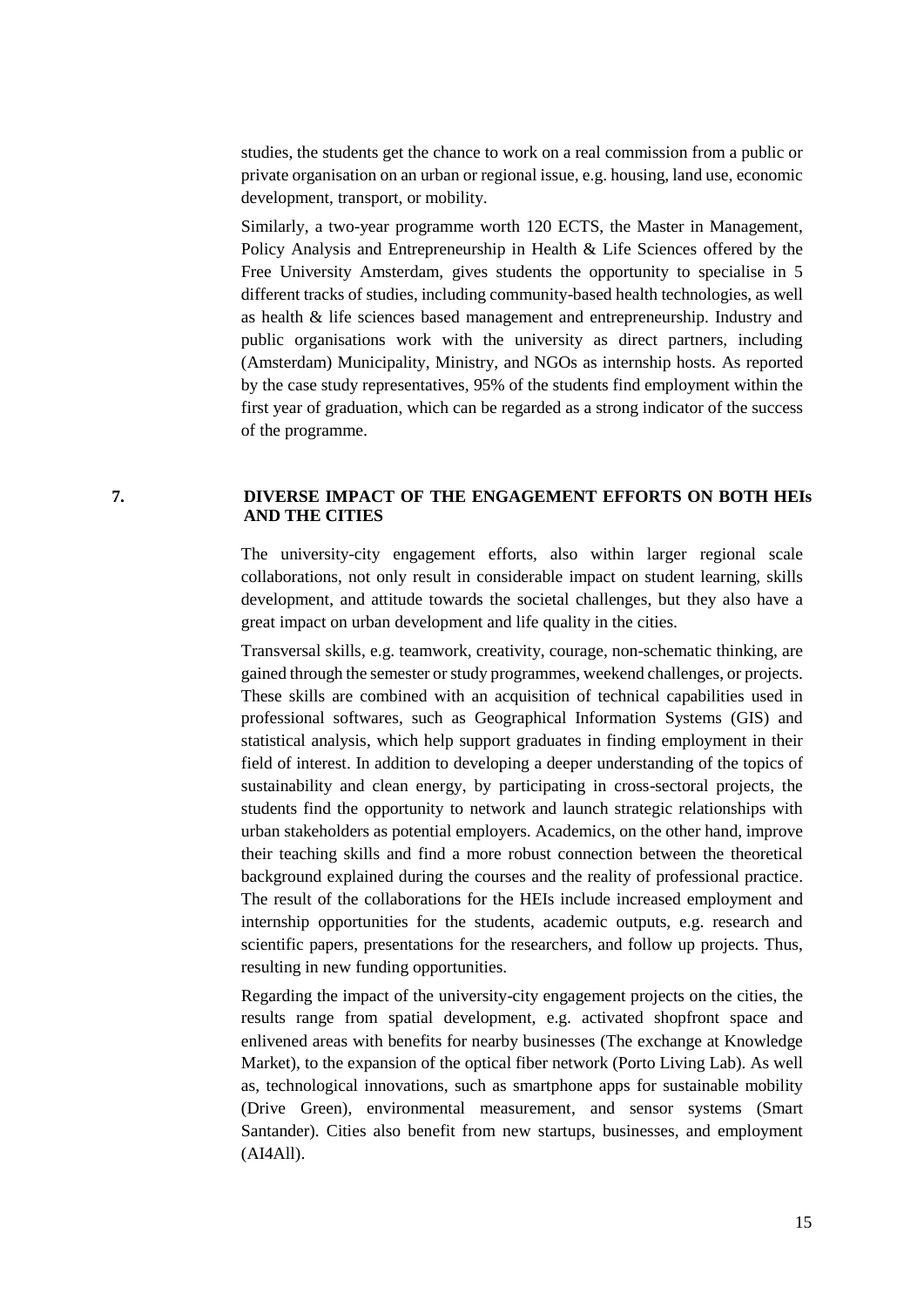#### **8. LACK OF FINANCIAL STABILITY POSES A BARRIER TO SUSTAINABILITY**

Limited funding due to short-term project periods is one of the most common barrier to the sustainability of urban engagement efforts. Interviewees from the HEIs particularly emphasized their insufficient funding for research and lack of time for effective implementation. Sustainable and longer-term funding is especially needed for follow-up activities and the sustainability of the solutions proposed by the students from their urban challenge projects.

In terms of mindsets and mechanisms, traditional education and service systems presented another barrier to the adoption of open innovation principles. In the case of the Library Living Lab (LLL), the transformation of the traditional model of a library limits the effective implementation of the lab activities. Whereas, in the Chalmers Innovation Lab, the co-creation methodology in teaching and research is perceived as a threat to the traditional university model, challenging a wider adoption of the approach across the university. In the case of 20Creathon, the potential of the initiative was hindered by the university's resistance to change. Despite being recognized at an institutional level, the need for a more innovative educational model is not being fully implemented. Similarly, the fact that Ghent Urban Academy operates in a power free setting, not within the policy commissions, led to rejection of some sustainability solutions by the university leadership at the start.

In line with our previous point, the differences in organizational cultures brings complexity and delays in the decision making and implementation processes, as reported by the interviewees. This can be caused by high bureaucracy and differences in the speed of response. Finally, it is emphasized in a few cases that a lack of methods to evaluate short-term progress and a lack of assessment and evaluation of the engagement activities limits further development of the existing activities.

#### **9. PEOPLE FACTOR IS KEY TO SUCCESSFUL COLLABORATIONS**

Partnership based on collaborative relationships and mutual trust have been found to be the most important determinants of success in the engagement activities of the featured case study organisations. Some of the success factors highlighted by the interviewees include a high level of trust placed by all involved actors, a willingness to cooperate regardless of required extra resources, motivations and self-interest of the team in developing the programmes further, a collaborative culture of the partners, and a presence of enthusiastic researchers.

It was also noted that it is crucial to have shared goals among partners and, ideally, a pre-existing relationship to help support the collaboration processes. Examples from the featured case studies show that a positive working climate shared by partners increases the quality of the outputs and the impact of the initiatives. The well-established partnership between Sciences Po and local government agencies has created a culture of nurturing from the authorities and a sense of responsibility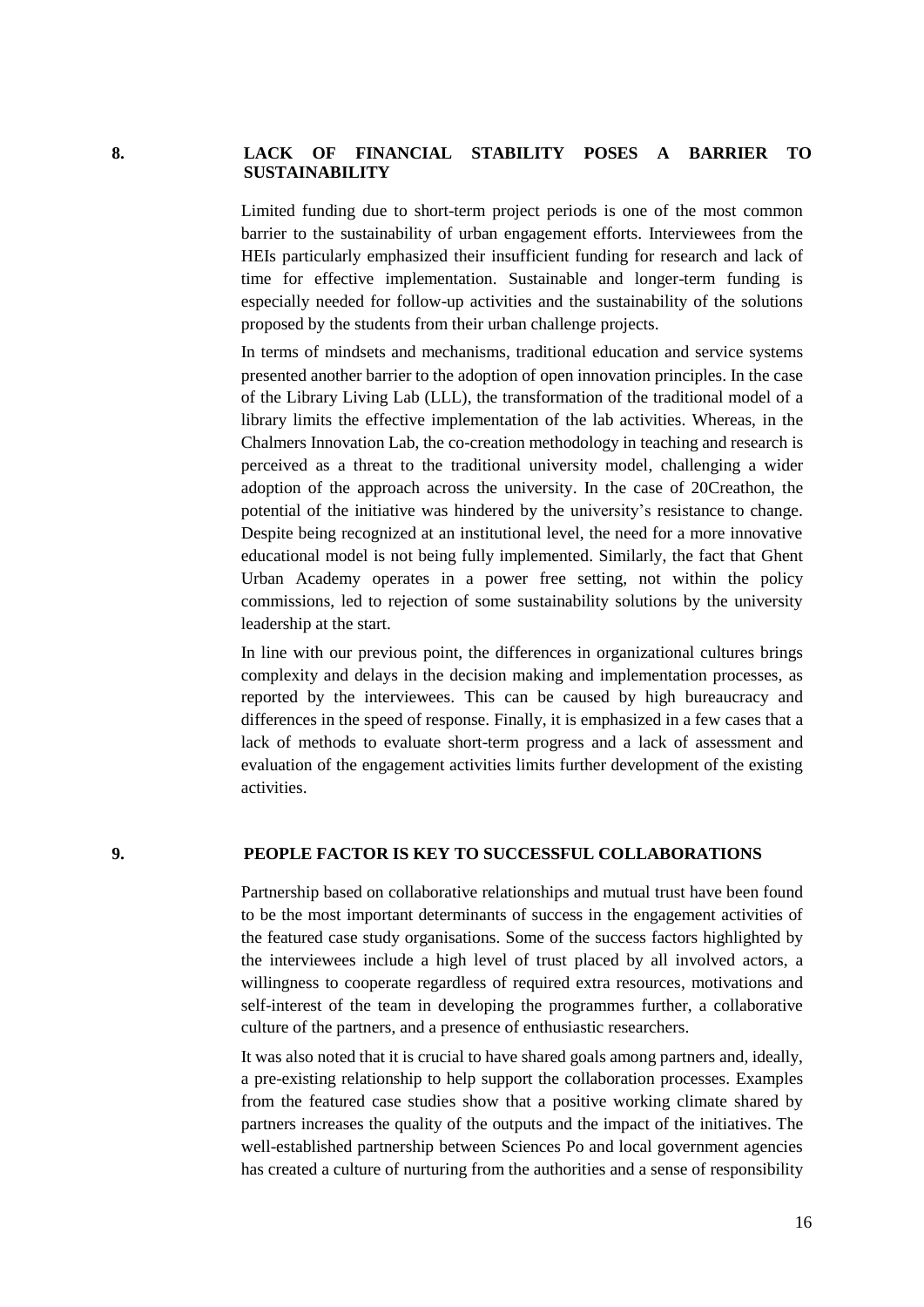towards the training of future professionals. When student involvement in university-city collaborations are considered, the motivation of the students to participate in applied interdisciplinary projects and work on real-life city challenges to positively contribute to the society and environment considerably impacts the success of the programmes.

In addition to the impact of the human factor in the success of collaboration, the analysis results have indicated other elements that contribute to the stability and sustainability of the activities. The availability of human and financial resources from the European public research funds and from the municipalities are highlighted as another major success factor in the urban collaboration efforts. Moreover, the transversal nature of the university campuses, which incorporate researchers from different areas working on the same projects, as well as the multidisciplinary component of the collaboration initiatives, which promote innovation through coordinated dialogue, are stated to contribute to the achievement of project targets. Also, interviewees reported that a selection of candidates that ensured diversity through background, gender, and education, allowed a holistic approach to open innovation (Chalmers Innovation Lab).

#### **10. MORE FLEXIBILITY NEEDED IN THE CURRICULUM FOR TRANSDISCIPLINARY PROJECTS**

The challenges that the case study organisations face in their urban collaborations are varied. The most prominent challenges include a lack of alignment in the stakeholder motivations and interests, a difficulty in determining and reaching out to the relevant partners for student projects, and a lack of flexibility in the study curriculum to embed new, co-creational learning models. Regarding the first point, it is important to bring the stakeholders to a mutual understanding about each other's individual benefits. This can be achieved by helping them to truly interact with each other and thoroughly consider the potential implementation of the results, which are restricted by different priorities of the Municipality and the university.

As for the co-creational student projects, it is stated to be a challenge to find reliable partners who are interested in cooperating with student teams. This includes establishing new partnerships and selecting topics that are relevant for the content of the course, as well as professional practice. Sponsors or external parties working with students have to commit a sufficient amount of time from a professional within the partner organisation to accommodate the academic calendar, as well as student schedules, with patience and understanding. Some other topics that arose in the case study reports focus on student attendance to formal team meetings, virtual team meetings, and status meetings with team mentors, as well as the differences in the IPRs of the value created within inter-organisational student teams. Finally, some of the case study interviewees mentioned the difficulty to find the right way to convey research results to policymakers, as well as to keep people informed about the programme benefits in different departments of the city administration.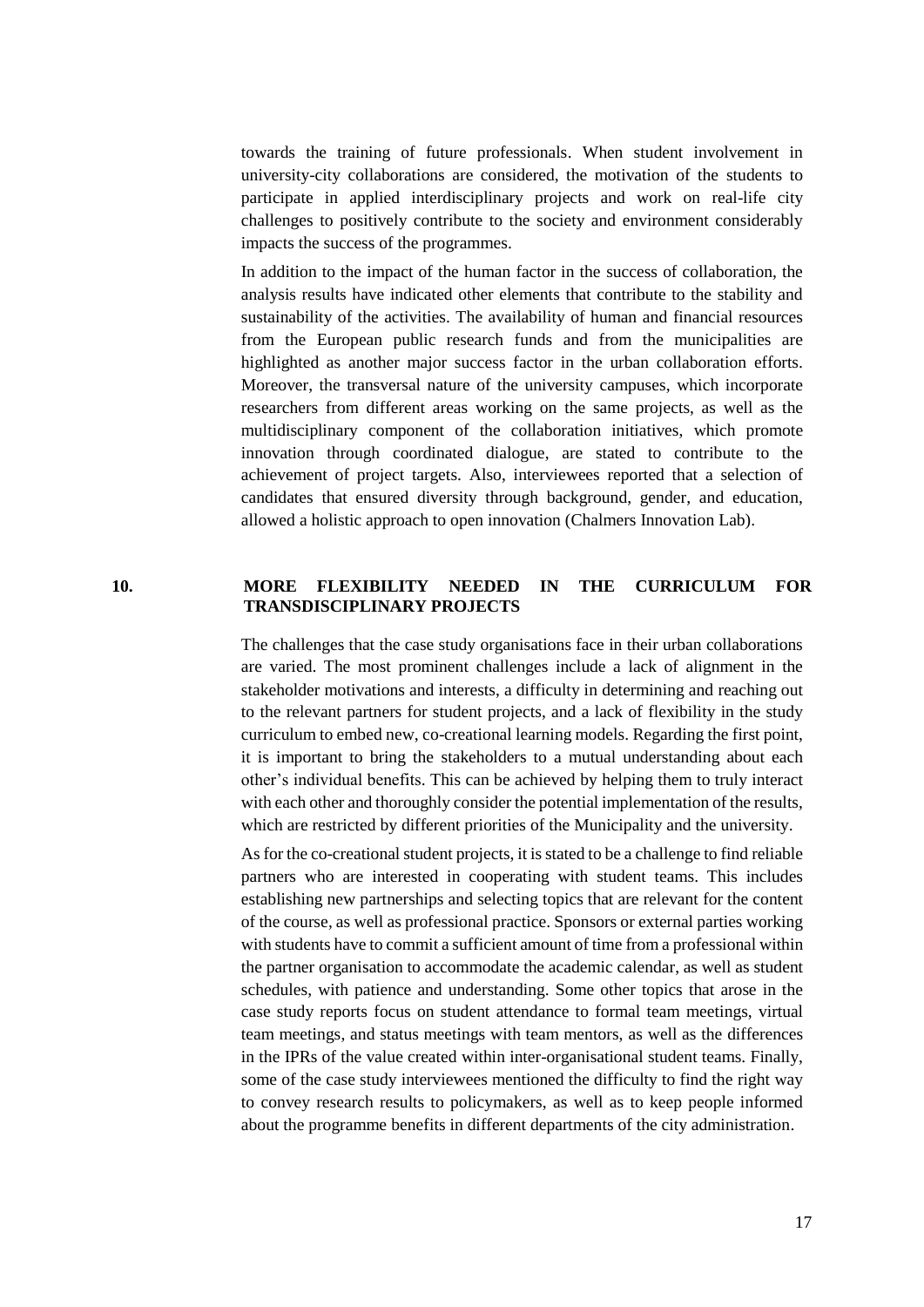#### **11. FINAL NOTE: POLICY AND CULTURE CHANGE IS NECESSARY FOR THE FULL POTENTIAL OF THE COLLABORATIONS TO BE REALISED**

Our analysis has revealed that the HEIs are sought after partners to public and private bodies in making informed policy decisions, co-creating smart technologies, and collaboratively shaping urban regeneration strategies. In most cases featured, the students are active partners in the co-creation of innovation and technologies that allows them to acquire new skills and competences associated with social entrepreneurship, innovation, and urban development; to gain awareness on the needs and challenges faced by their local communities; and to improve their employment opportunities working alongside urban stakeholders. The most common motivators for the HEIs to take part in co-creational initiatives is to prepare students for the changing world of work, which is impacted by globalisation, technological disruption, and societal challenges.

The people factor emerged as one of the major supporting elements of success with academics and researchers committed to developing and experimenting with new models of teaching, regardless of extra resources needed. As well as, stakeholders setting the base for collaboration through mutual trust and shared interests that ensure sustained relationships extending beyond the project lifetime.

Despite this positive picture and unwavering commitment of the featured HEIs in the city engagement initiatives, there are several barriers that need to be overcome. Unsupportive regional innovation ecosystems and lack of policies set major obstacles to stakeholder engagement for collaborative innovation. Difficulties accessing stable and long-term funding, as well as institutional resistance from academia towards new approaches to teaching and research, are among other major challenges that prevent the collaborations reaching their ultimate potential.

To address this, it is important for the city stakeholders, including the HEIs, to act as promoters of collaborative innovation to increase awareness and recruit a more diverse range of partners to sustain their activities towards achieving societal mission. In that, further dissemination of the successful collaboration results, which highlight good practices and a strong emphasis on the positive impact of the partnerships on the partner organisations, is crucial for the desired policy and culture change.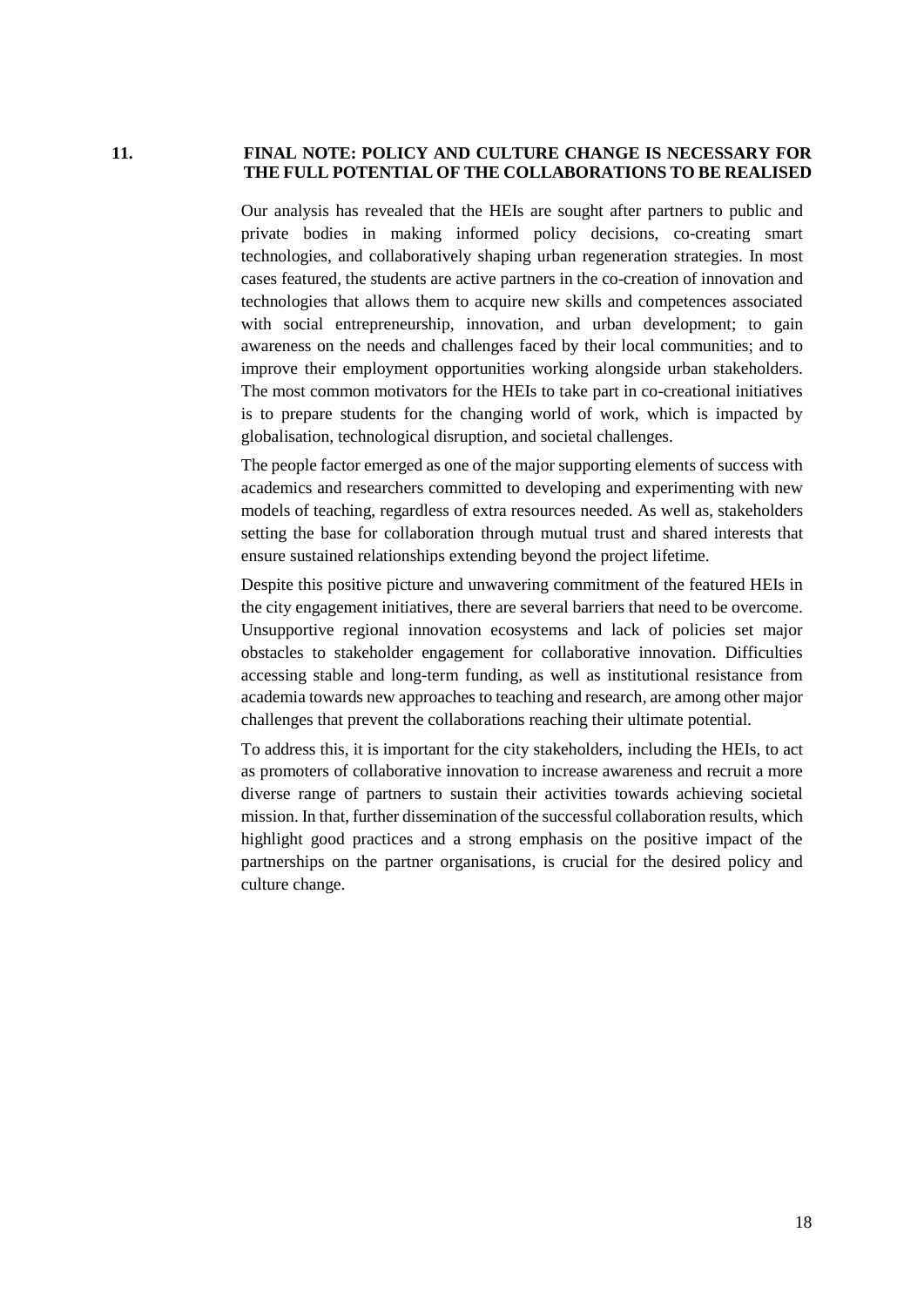#### <span id="page-22-0"></span>**6.1 Characteristics of the Case Studies Selected**

#### *Geographic distribution of cases*

Due to the aim of the project targeting European universities, except the two global cases, all initiatives selected involve European universities and urban stakeholders as change actors. Among the 27 cases analysed, five represented European collaborative initiatives (see Appendix 1).

| <b>Region</b>         | <b>Countries Featured</b>                          | # $\bf{C}$ ases |
|-----------------------|----------------------------------------------------|-----------------|
| Southern Europe       | Portugal, Spain, Italy                             | 11              |
| <b>Western Europe</b> | Netherlands, France, Belgium, UK, Germany, Austria | 7               |
| Northern Europe       | Finland, Sweden                                    | 2               |
| <b>Eastern Europe</b> | Slovenia, Poland                                   | 4               |
| Global cases          | USA, Australia, Demola Network                     | 3               |

#### *Selection based upon supporting mechanisms*

At the same time, the application of the four different types of supporting mechanisms are portrayed in a number of cases. While some cases show the application of only one supporting mechanism, most cases include several.

| <b>Supporting Mechanism</b> | # Cases |
|-----------------------------|---------|
| Policy                      | 5       |
| Strategy                    | 3       |
| Structure                   | 11      |
| Activity                    | 17      |

#### *Characteristics of the learning and teaching arrangements*

The cases were both of formal and informal nature as well as curricula-bound and co-curricular. There were also a mix of pedagogies, curricula and programmes developed, which were intern-institutional and cross-disciplinary than institution-wide or subject specific, as can be seen below.

| <b>Formal or Informal?</b> | $# \, \text{Cases}$ | Curriculum Arrangement # Cases |    |
|----------------------------|---------------------|--------------------------------|----|
| Formal                     |                     | Curricula-bound                |    |
| Informal                   | 14                  | Co-curricular                  | Iб |
|                            |                     | Extra-curricular               | -  |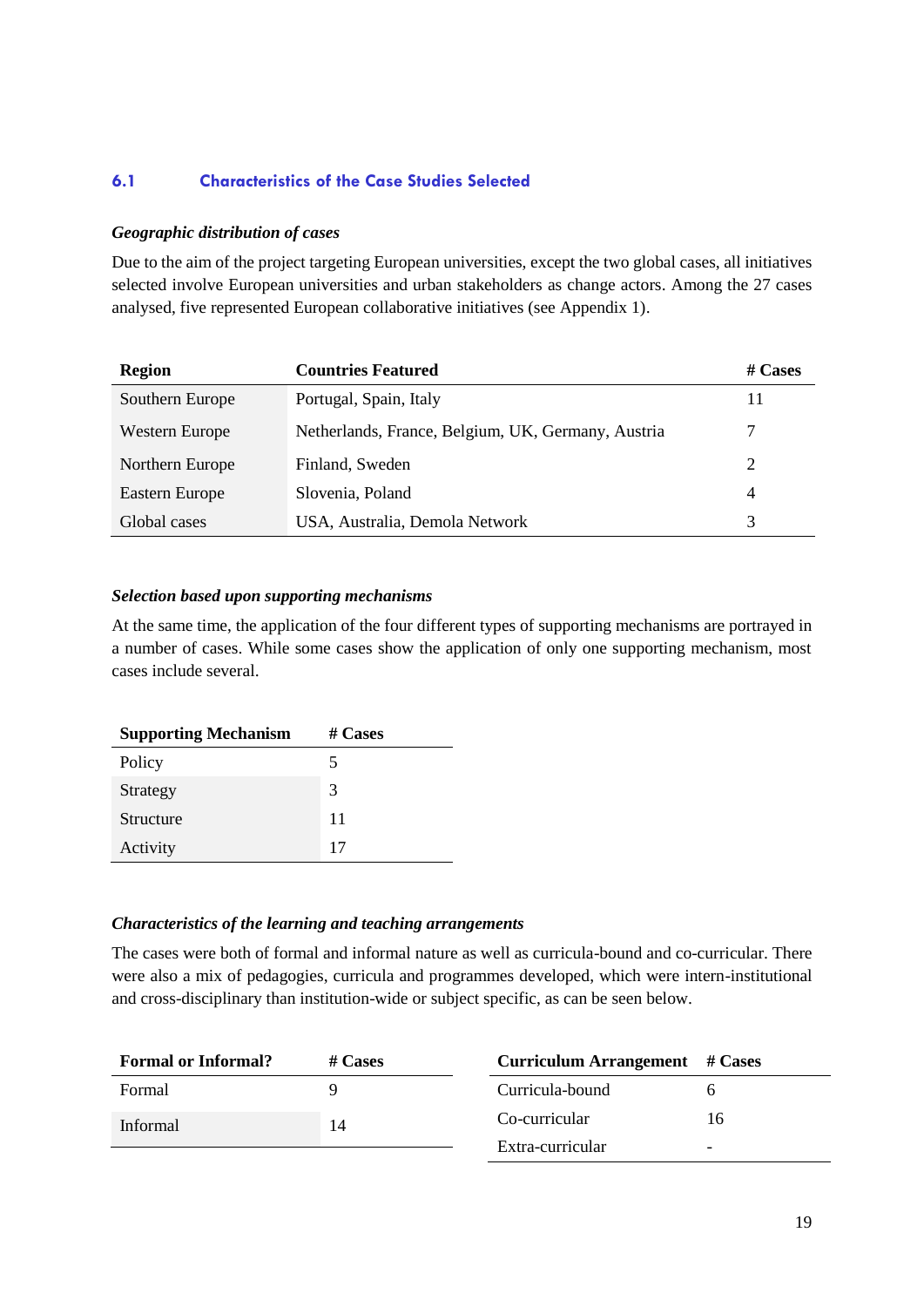| <b>Level of Initiative</b> | # Cases |                         |         |  |
|----------------------------|---------|-------------------------|---------|--|
| Inter-institutional        |         | <b>Form of Teaching</b> | # Cases |  |
| Institution-wide           |         | Pedagogy                | 10      |  |
| Cross-disciplinary         | 17      | Curricula/Course        |         |  |
|                            |         | Programme/Degree        |         |  |
| Subject level              |         |                         |         |  |

#### *The Nature of the Student-City Interaction*

The final selection of the cases also covers four different university-city cooperation activities within the areas of student teaching and research. Although there are cases that focus only on one activity, many cases include several. Out of the 27 cases that have been developed by the project partners, in four - Hubb30, Porto Living Lab, Smart Santander, and Shareplace - the collaboration between the urban stakeholders and the universities involved has been discussed from a holistic perspective without in-depth references to the nature of the student involvement into the below mentioned activities.

| <b>Activities</b>                                                                                                     | Abbreviation               | # Cases |
|-----------------------------------------------------------------------------------------------------------------------|----------------------------|---------|
| Joint supervision of project research (product $&$ service development)                                               | Project Research           | -11     |
| Joint supervision of graduate (Master's & PhD) thesis research                                                        | Graduate<br>Research       | 8       |
| Joint student teaching/mentorship (challenge programmes and<br>teaching modules for skills and knowledge development) | Teaching and<br>Mentorship | 9       |
| Internships offered by urban stakeholders, during or after the HEI<br>collaboration programme/activity                | Internships                | 5       |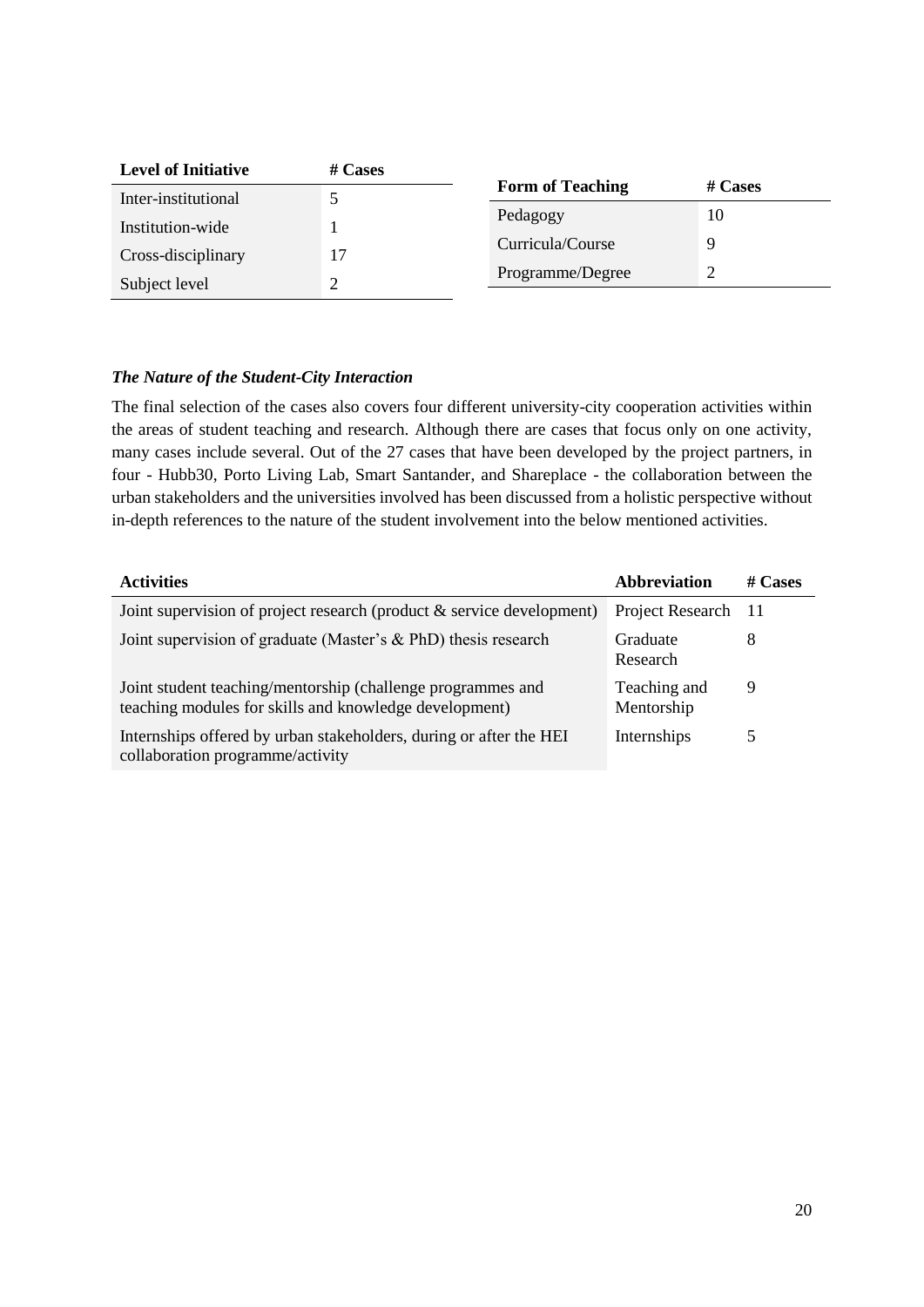### **7. APPENDIX 1. Selected Case Studies**

<span id="page-24-0"></span>

| Case           | <b>Region</b>      | Country  | Case study name                                                          | <b>Organisation</b> (s)Name                                                                                                                                                                 | <b>Description</b>                                                                                                                                                                 | <b>Nature</b><br>of<br><b>Interaction</b> | <b>Supporting</b><br><b>Mechanism</b> |
|----------------|--------------------|----------|--------------------------------------------------------------------------|---------------------------------------------------------------------------------------------------------------------------------------------------------------------------------------------|------------------------------------------------------------------------------------------------------------------------------------------------------------------------------------|-------------------------------------------|---------------------------------------|
|                | Southern<br>Europe | Portugal | Porto Living Lab                                                         | Porto Digital, Municipality of Porto,<br>and University of Porto (Center of<br>Competence for Future Cities)                                                                                | The partnership between Porto<br>Digital, the Municipality of Porto,<br>and the University of Porto turned<br>the city of Porto into a smart city<br>and an urban-scale living lab | Holistic<br>overview<br>of<br>the case    | Operational                           |
| 2              | Southern<br>Europe | Portugal | <b>Matosinhos Living</b><br>Lab                                          | Municipality of Matosinhos, CeiiA,<br>Porto Polytechnic, Metro do Porto,<br>Efacec, Healthy Road,<br>JCDecaux,<br>Datarede, $(12 + more)$                                                   | Matosinhos Living Lab aims to<br>low-carbon<br>technological<br>test<br>solutions that increase energy<br>efficiency and reduce pollutant<br>emissions                             | Internship,<br>project<br>research        | Policy                                |
| 3              | Southern<br>Europe | Spain    | La Marina Living<br>Lab                                                  | Consorcio València 2007 (Government<br>of Spain, the Regional Government of<br>Valencia, and Valencia City Council),<br>Western Sydney University (WSU)                                     | La Marina Living Lab seeks to<br>citizens<br>in<br>the<br>engage<br>transformation of La Marina de<br>Valencia                                                                     | Project<br>research                       | Structural                            |
| $\overline{4}$ | Southern<br>Europe | Spain    | <b>AI4ALL</b> : Artificial<br>Intelligence<br><b>Applied to Industry</b> | UAB, Escola<br>Parc<br>de<br>Recerca<br>Enginyeria UAB i Centre Visió per<br>Computador, UAB Research Park,<br><b>UAB</b><br>Engineering<br>School,<br>and<br><b>Computer Vision Center</b> | Program to promote specialized<br>territorial entrepreneurship                                                                                                                     | Project<br>research                       | Operational                           |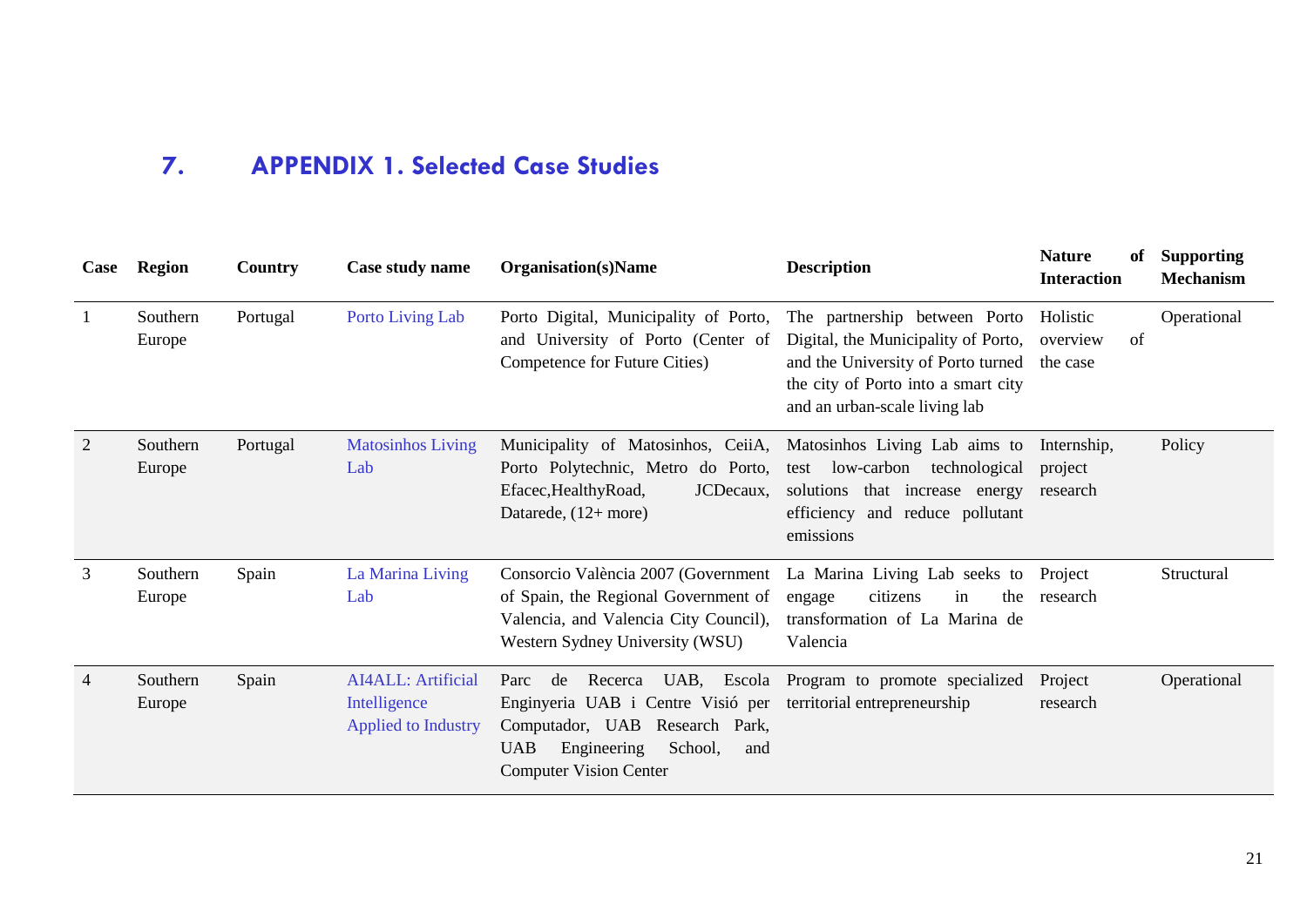| 5              | Southern<br>Europe | Spain    | Digital & Green<br>Skills for a<br>Sustainable<br>Economy                                          | Universitat Autònoma de Barcelona, A transversal project focused on Teaching and<br>Comarcal<br>del<br>Vallès<br>Consell<br>Occidental | people under 30 years with all mentorship<br>educational backgrounds                                                                                                                |                                        | Operational                               |
|----------------|--------------------|----------|----------------------------------------------------------------------------------------------------|----------------------------------------------------------------------------------------------------------------------------------------|-------------------------------------------------------------------------------------------------------------------------------------------------------------------------------------|----------------------------------------|-------------------------------------------|
| 6              | Southern<br>Europe | Spain    | <b>Library Living Lab</b><br>(LLL)                                                                 | UAB, CVC, Sant Cugat Municipality,<br>Barcelona<br>Provincial<br>Council,<br>Association<br>Neighbours<br>of<br>of<br>Volpelleres      | Exploring<br>how<br>Project<br>technology<br>transforms the cultural experience research<br>of people: the systemic change for<br>public libraries in the digital<br>transformation |                                        | Strategy<br>and<br>Structural             |
| $\overline{7}$ | Southern<br>Europe | Spain    | HubB30: An<br>alliance to promote<br>the innovation at<br>the B30 area                             | UAB, UAB Research Park, Eurecat<br>(The Technology Centre of Catalonia),<br>Ambit B30 Association                                      | Strengthening links among the<br>stakeholders of B30 community,<br>coming from HEIs, to facilitate<br>knowledge exchange and better<br>flow of resources for innovation             | Holistic<br>overview<br>of<br>the case | Strategy<br>and<br>Structural             |
| 8              | Southern<br>Europe | Spain    | <b>UAB</b> Open Labs                                                                               | Generalitat de Catalunya (Regional<br>Government), Universitat Autonoma de<br>Barcelona (UAB)                                          | Network of co-creation spaces that Project<br>serve as a driving force for social research<br>and digital innovation within the<br>campus and the territory                         |                                        | Policy,<br>Strategy,<br>and<br>Structural |
| 9              | Eastern<br>Europe  | Slovenia | <b>RUARDI:</b><br>Developing<br>alternative<br>solutions for<br>degraded industrial<br>environment | University of Ljubljana, Institute for<br>Innovation<br>and<br>Development<br>of<br>University of Ljubljana, +4 more                   | Recommendations<br>for<br>enlargement, optimization<br>and<br>integration of the existing city<br>airport into the local environment<br>and community                               | Project<br>research                    | Operational                               |
| 10             | Eastern<br>Europe  | Poland   | <b>Creative Design</b><br>Semester &<br><b>UniStartApp</b>                                         | Design Factory,<br>Warsaw<br>Warsaw<br>of<br>Technology,<br>University<br>Municipality of Warsaw, companies<br>from the IT industry    | Students perform open project Project<br>tasks in groups, allowing them to research<br>acquire the features demanded by<br>employers of today                                       |                                        | Operational                               |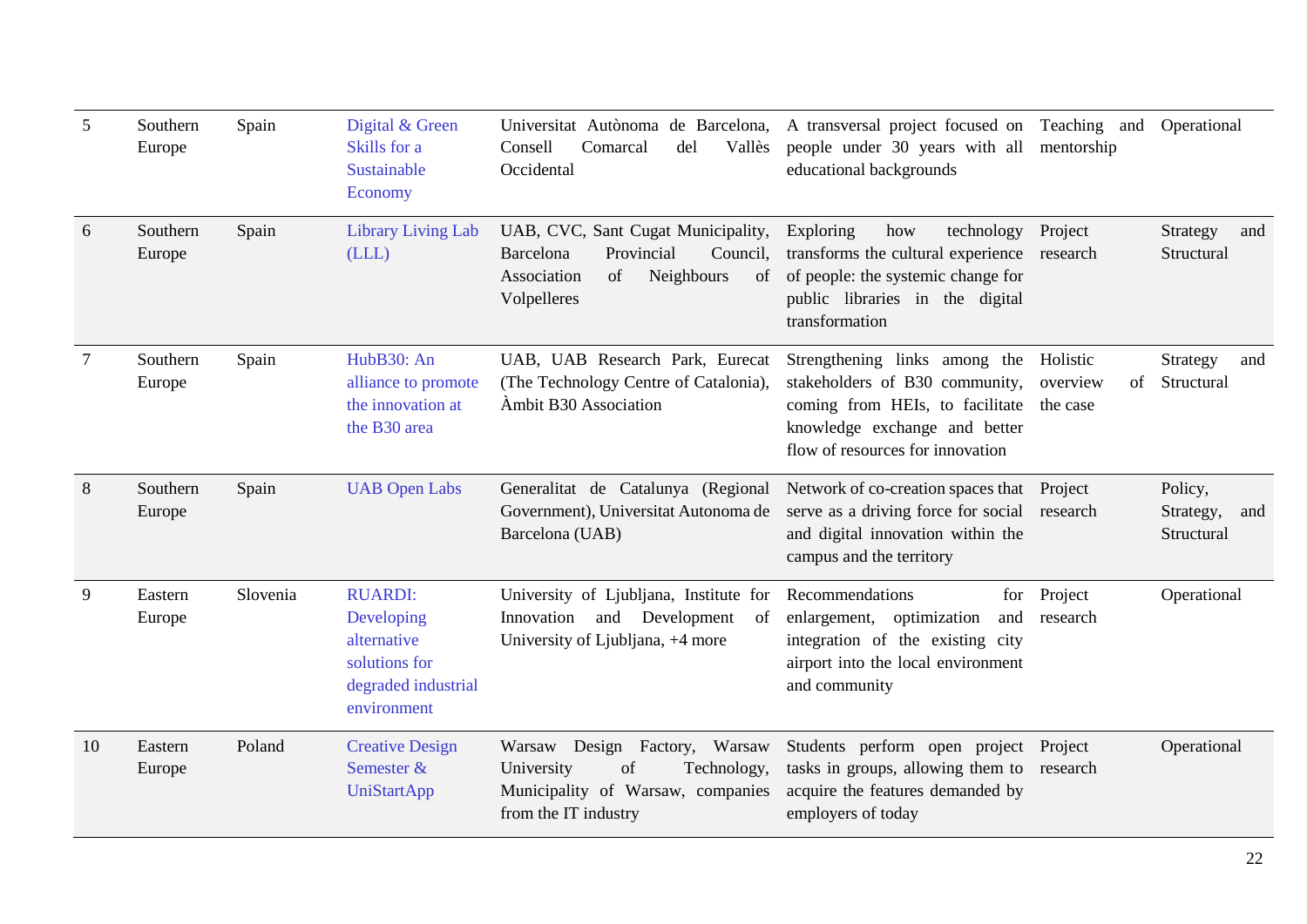| 11 | Western<br>Europe | Netherlands | 20Creathon                                                                                                        | Novel-T, University of Twente, and<br>project partners                                                                       | Creating surprising solutions for<br>social issues                                                                                                           | Teaching and<br>mentorship                                                | Operational                |
|----|-------------------|-------------|-------------------------------------------------------------------------------------------------------------------|------------------------------------------------------------------------------------------------------------------------------|--------------------------------------------------------------------------------------------------------------------------------------------------------------|---------------------------------------------------------------------------|----------------------------|
| 12 | Western<br>Europe | France      | Projet collectif<br>(Group project),<br><b>Masters of</b><br>Regional and<br><b>Urban Strategy</b>                | Urban School, Sciences Po University                                                                                         | The Masters of Regional and<br>Urban Strategy prepares students<br>for professional practice in the<br>field<br>of<br>urban<br>policy<br>and<br>governance   | Graduate<br>research,<br>teaching<br>and<br>mentorship,<br>apprenticeship | Operational                |
| 13 | Western<br>Europe | Belgium     | The Urban<br>Academy                                                                                              | Department of Political Sciences +<br>Department of Architecture and Urban<br>Planning, Ghent University                     | A 'collaboratorium' in the face of<br>wicked sustainability issues in<br>Ghent                                                                               | Teaching and<br>mentorship,<br>graduate<br>research                       | Structural,<br>Operational |
| 14 | Western<br>Europe | Netherlands | <b>Master</b> in<br>Management,<br>Policy Analysis and<br>Entrepreneurship In<br>Health & Life<br><b>Sciences</b> | Vrije Universiteit Amsterdam                                                                                                 | Science<br>for solving<br>society's<br>complex problems                                                                                                      | Internship,<br>graduate<br>research                                       | Structural,<br>Operational |
| 15 | Western<br>Europe | Netherlands | <b>Urban Vitality</b><br>research<br>programme and<br><b>AMSTELhuis</b><br>living lab                             | Amstelhuis, Amsterdam University of<br><b>Applied Sciences</b>                                                               | Cooperation between a university<br>of applied science and a residential<br>community for improving the<br>experience of the senior citizens in<br>Amsterdam | Traineeship,<br>project<br>research                                       | Structural,<br>Operational |
| 16 | Western<br>Europe | Netherlands | <b>Utrecht Co</b><br>challenge                                                                                    | Graduate School of Life Sciences and<br>Career Services of Utrecht University,<br>UMC Utrecht (UMCU), The City of<br>Utrecht | solutions<br>life's<br>Co-create<br>to<br>professional challenges                                                                                            | Teaching and<br>mentorship                                                | Operational                |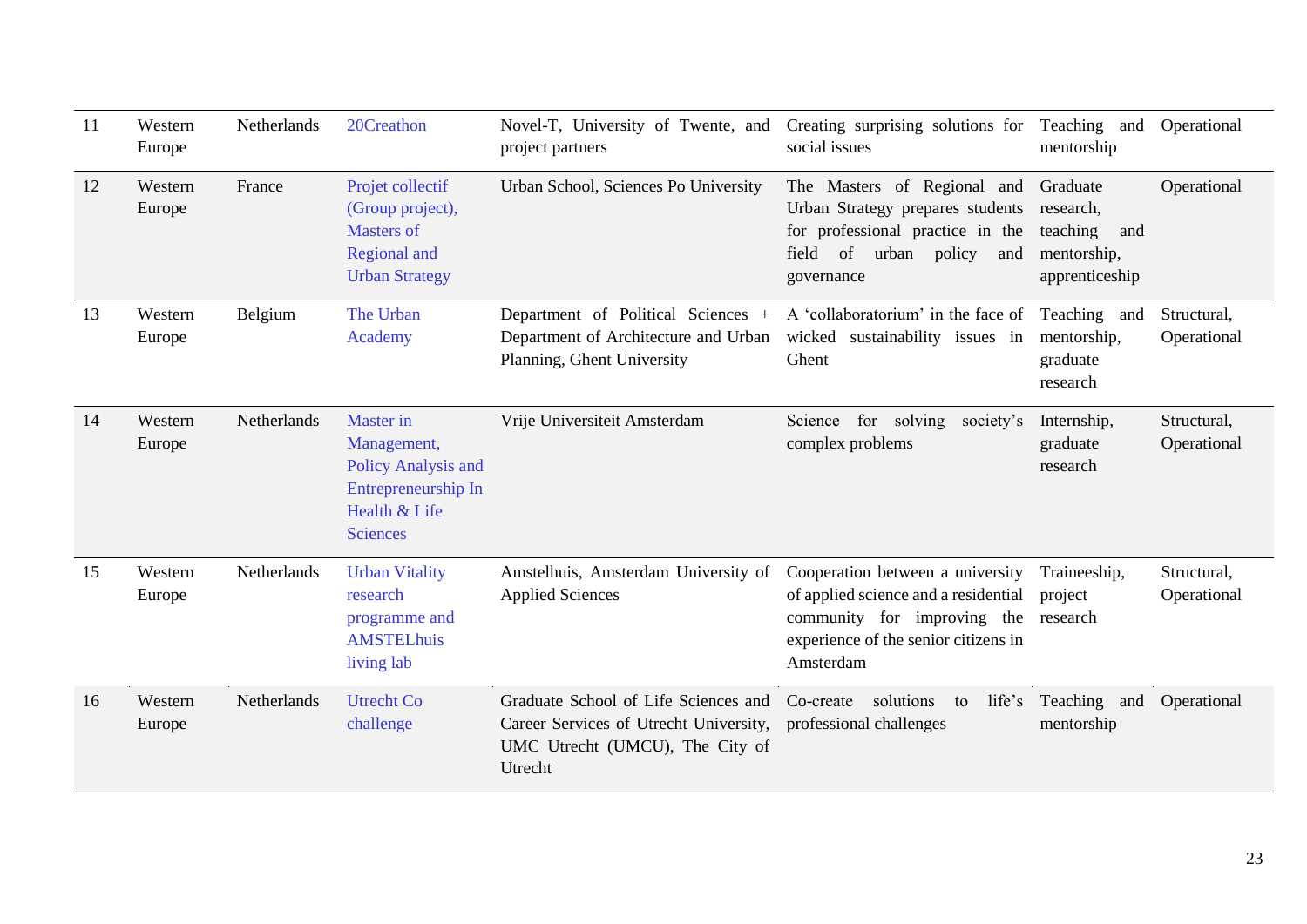| 17 | Northern<br>Europe                       | Sweden                                                | <b>Challenge Lab</b>                               | <b>Chalmers University of Technology</b>                                                                                                                               | A collaborative project that aims to<br>students<br>reinforce<br>and<br>the<br>university as an active part within<br>local and regional ecosystems                               | Graduate<br>research                               | Operational |
|----|------------------------------------------|-------------------------------------------------------|----------------------------------------------------|------------------------------------------------------------------------------------------------------------------------------------------------------------------------|-----------------------------------------------------------------------------------------------------------------------------------------------------------------------------------|----------------------------------------------------|-------------|
| 18 | Northern<br>Europe                       | Finland                                               | <b>Turku Urban</b><br><b>Research</b><br>Programme | City of Turku, University of Turku,<br>Åbo Akademi University                                                                                                          | Providing research-based policy<br>advice                                                                                                                                         | Graduate<br>research                               | Operational |
| 19 | European<br>Collaborati<br><sub>on</sub> | Portugal,<br>Germany,<br>Netherlands,<br>$(+$ more)   | <b>Smart City</b><br><b>Innovation Lab</b>         | Virtual Power Solutions, Media Primer,<br>Lisboa E-NOVA, Atos, Fraunhofer,<br>Siemens,<br>Amsterdam<br>Moosmoar,<br>University of Applied Sciences (8+<br>more)        | The research of the Smart City<br>Innovation<br>Lab<br>focuses<br><sub>on</sub><br>building tools to help practitioners<br>to develop business models for<br>smart city solutions | Graduate<br>research                               | Structural  |
| 20 | European<br>Collaborati<br>on            | UK,<br>Spain,<br>Germany,<br>France,<br>$(+$ more)    | <b>SmartSantander</b>                              | Municipality of Santander, University<br>of Cantabria, Telefonica I+D, Alcatel-<br>Lucent S.P.A., Alcatel-Lucent S.A.,<br>Ericsson D.O.O., TTI Norte, $(11+)$<br>more) | SmartSantander<br>supports<br>experimental advanced research<br>on IoT technologies and realistic<br>assessment of users' acceptability<br>tests                                  | Holistic<br>of<br>overview<br>the case             | Structural  |
| 21 | European<br>Collaborati<br>on            | Italy,<br>Austria,<br>Croatia,<br>Germany,<br>Hungary | Shareplace                                         | AustriaTech, Redmint, Municipality of<br>Bergamo, Autoguidovie Spa, City of<br>Ulm, Ulm University, $(7 + more)$                                                       | overall<br>The<br>goal<br>SHAREPLACE is to develop an<br>innovative approach to improve<br>the connectivity of local, regional,<br>and transnational mobility systems             | of Holistic<br>of<br>overview<br>the case          | Policy      |
| 22 | European<br>Collaborati<br>on            | Slovenia,<br>UK, Serbia,<br>Hungary                   | <b>DriveGreen</b>                                  | University of Ljubljana, Faculty of<br>electrical engineering, Laboratory for<br>Telecommunications, $(3 + more)$                                                      | Development of an ethnography-<br>based smartphone app supporting<br>sustainable<br>mobility<br>and<br>contributing to the reduction of<br>greenhouse gas emissions               | Teaching and<br>mentorship,<br>project<br>research | Operational |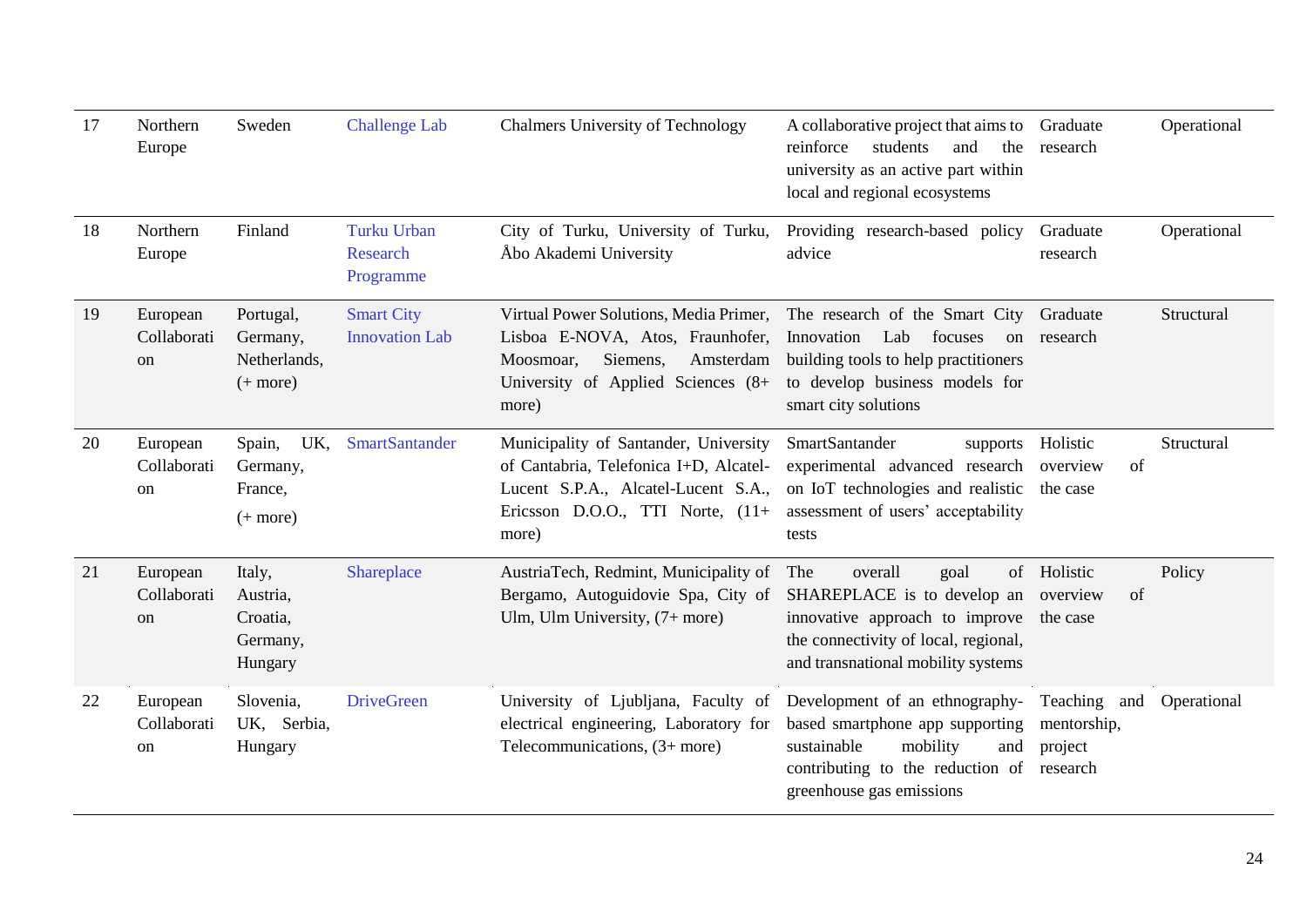| 23 | European<br>Collaborati<br>on | Slovenia,<br>Netherlands,<br>Bulgaria,<br>Poland,<br>Germany,<br>France | Remining-lowex                                                                                        | University of Ljubljana, Faculty of<br>mechanical engineering, Laboratory for<br>sustainable buildings, Municipality of<br>Zagorje ob Savi, Mine Zagorje                                         | Demonstrating the use of local Teaching and<br>available low-valued renewable<br>energy sources from water in<br>abandoned mines for heating and<br>cooling of buildings                       | mentorship,<br>project<br>research           | Policy,<br>Structural,<br>Operational |
|----|-------------------------------|-------------------------------------------------------------------------|-------------------------------------------------------------------------------------------------------|--------------------------------------------------------------------------------------------------------------------------------------------------------------------------------------------------|------------------------------------------------------------------------------------------------------------------------------------------------------------------------------------------------|----------------------------------------------|---------------------------------------|
| 24 | Global                        | Australia                                                               | The Exchange at<br><b>Knowledge Market</b>                                                            | <b>RMIT</b><br>University<br>Melbourne,<br>Lendlease                                                                                                                                             | An interdisciplinary living lab and<br>research project<br>design<br>that<br>investigated the future of urban<br>living embedded in a multi-<br>purpose space in Victoria Harbour              | Project<br>research                          | Structural,<br>Operational            |
| 25 | Global                        | Illinois, USA                                                           | $IPRO-$<br>Interprofessional<br>Projects<br>Programme at IIT<br>(Illinois Institute of<br>Technology) | $IIT$ – Illinois Institute of Technology,<br>Chicago, and a number of external<br>collaborators<br>(corporations,<br>entrepreneurial ventures, non-profit<br>organizations, government agencies) | The IPRO Program prepares<br>students at IIT for the practical<br>challenges they will face in a mentorship<br>changing workplace by emulating<br>cross-functional<br>team<br>a<br>environment | Internship,<br>teaching<br>and               | Policy                                |
| 26 | Global                        | Finland                                                                 | Demola                                                                                                | Demola Network                                                                                                                                                                                   | A co-creation programme between<br>students<br>and<br>external<br>organizations to deliver challenge-<br>oriented ideas                                                                        | Internship,<br>teaching<br>and<br>mentorship | Operational                           |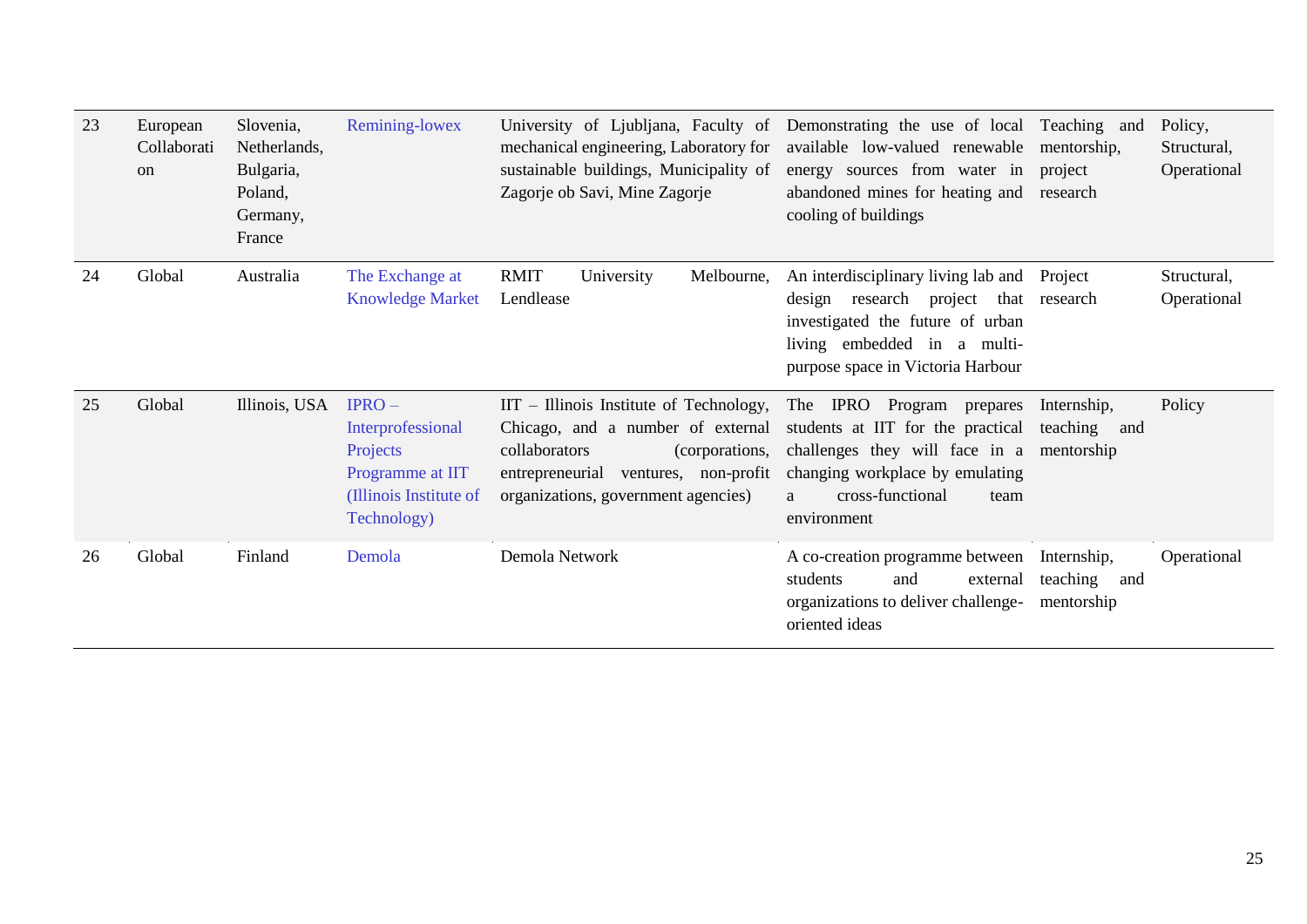## **8. APPENDIX 2. Analysis of the Case Studies**

<span id="page-29-0"></span>

| <b>Case</b>                        | <b>Nature of the Interaction</b><br>$(+$ joint suppport with<br>valorisation of student<br>outputs) | <b>Length of Programme</b> | <b>Formal</b> or<br><b>Informal</b> | Curricula-bound,<br>Co-curricular or<br>Extra-curricular? | Pedagogy,<br>Curricula/Course, or<br><b>Programme/Degree?</b> | <b>Level of Initiative</b><br>(Inter-institutional,<br>Institution-wide,<br>Cross-disciplinary, or<br>Subject level?) |
|------------------------------------|-----------------------------------------------------------------------------------------------------|----------------------------|-------------------------------------|-----------------------------------------------------------|---------------------------------------------------------------|-----------------------------------------------------------------------------------------------------------------------|
| AI4All                             | Project Research                                                                                    | Not Specified              | Formal                              | Curricula                                                 | Course                                                        | Cross-disciplinary                                                                                                    |
| Digital & Green<br><b>Skills</b>   | Teaching and Mentorship                                                                             | Not Specified              | Formal                              | Curricula                                                 | Course                                                        | Cross-disciplinary                                                                                                    |
| <b>Library Living</b><br>Lab (LLL) | Project Research                                                                                    | Not Specified              | Informal                            | Co-curricular                                             | Pedagogy                                                      | Cross-disciplinary                                                                                                    |
| Hubb30                             | Not Specified                                                                                       | <b>NA</b>                  | <b>NA</b>                           | <b>NA</b>                                                 | <b>NA</b>                                                     | <b>NA</b>                                                                                                             |
| <b>UAB</b> Open<br>Labs            | Project Research,<br>Graduate<br>Research                                                           | Not Specified              | Informal                            | Co-curricular                                             | Pedagogy                                                      | Cross-disciplinary,<br>Institution-wide                                                                               |
| <b>Chalmers</b>                    | <b>Graduate Research</b>                                                                            | Semester Long              | Informal                            | Co-curricular                                             | Course                                                        | Cross-disciplinary                                                                                                    |
| 20Creathon                         | Teaching and Mentorship                                                                             | Short - 3 days             | Informal                            | Co-curricular                                             | Course                                                        | Cross-disciplinary                                                                                                    |
| Demola                             | Internship (after), Teaching<br>and Mentorship                                                      | Short - 8 weeks            | Informal                            | Co-curricular                                             | Course                                                        | Cross-disciplinary                                                                                                    |
| <b>Science Po</b>                  | Graduate Research, Teaching<br>and Mentorship                                                       | 9 months                   | Formal                              | Curricula                                                 | Degree                                                        | Subject Level                                                                                                         |
| <b>Drive Green</b>                 | Teaching<br>Mentorship,<br>and<br>Project Research,<br>Graduate<br>Research                         | Not Specified              | Informal                            | Co-curricular                                             | Pedagogy                                                      | Cross-disciplinary                                                                                                    |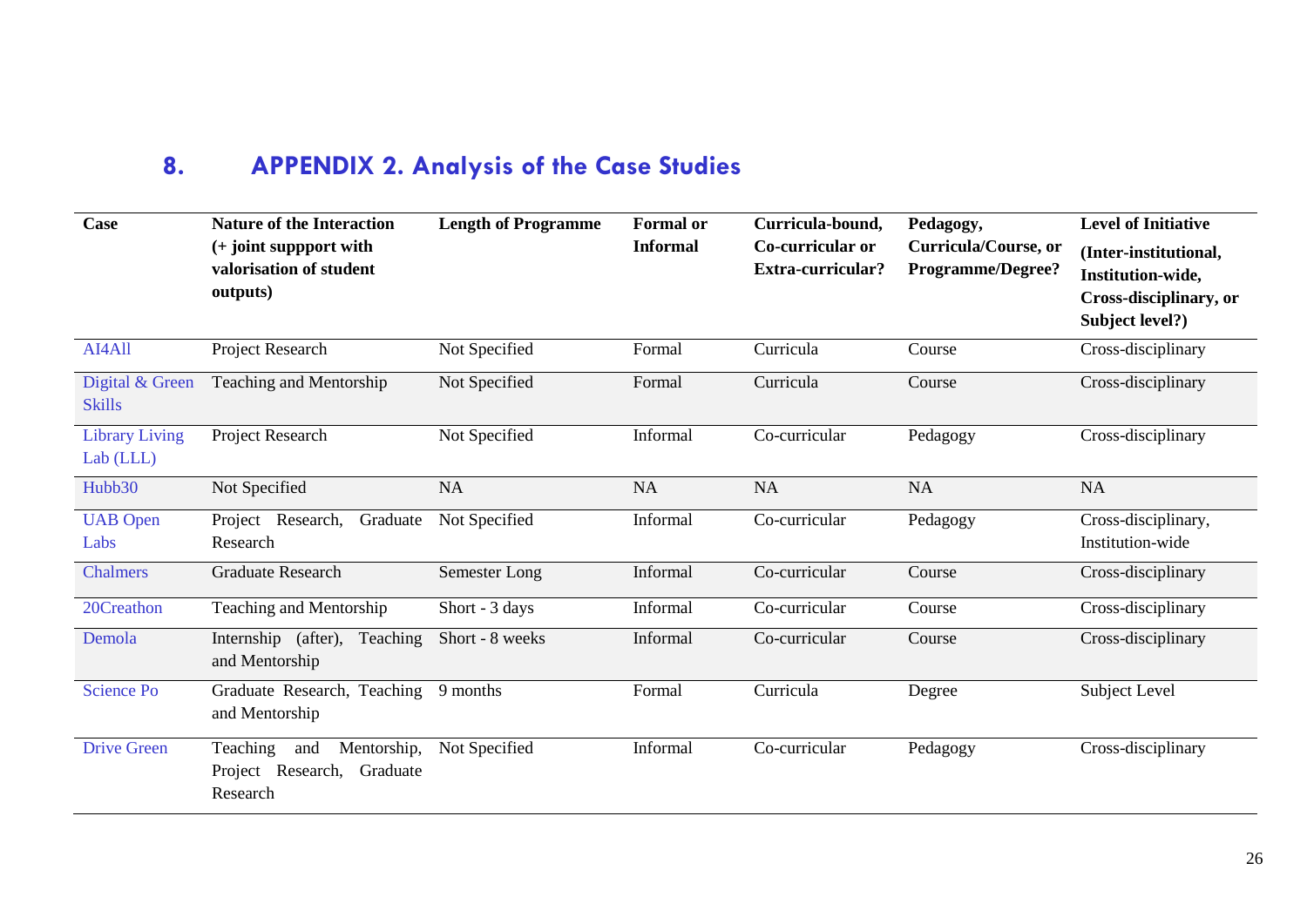| <b>IPRO</b>                                                | Internship (after),<br>Teaching<br>and Mentorship          | Semester Long                                 | Formal                    | Curricula     | Course    | Cross-disciplinary                         |
|------------------------------------------------------------|------------------------------------------------------------|-----------------------------------------------|---------------------------|---------------|-----------|--------------------------------------------|
| Remining-<br>lowex                                         | Teaching<br>Mentorship,<br>and<br>Project Research         | Not Specified                                 | Informal                  | Co-curricular | Pedagogy  | Subject Level,<br>Inter-<br>institutional  |
| <b>RUARDI</b>                                              | Project Research                                           | 6 months                                      | Informal                  | Co-curricular | Pedagogy  | Cross-disciplinary                         |
| The Exchange                                               | Project Research                                           | Full Year                                     | Informal                  | Co-curricular | Pedagogy  | Cross-disciplinary                         |
| <b>Porto Living</b><br>Lab                                 | NA                                                         | NA                                            | <b>NA</b>                 | <b>NA</b>     | <b>NA</b> | NA                                         |
| <b>Matosinhos</b><br><b>Living Lab</b>                     | (during),<br>Internship<br>Project<br>Research             | Not Specified                                 | Formal<br>and<br>Informal | Co-curricular | NA        | Inter-institutional,<br>Cross-disciplinary |
| <b>Smart</b><br>Santander                                  | <b>NA</b>                                                  | Not Specified                                 | <b>NA</b>                 | NA            | NA        | <b>NA</b>                                  |
| <b>Creative Design</b><br>Semester &<br><b>UniStartApp</b> | Project Research                                           | Semester Long                                 | Formal                    | Co-curricular | Course    | Cross-disciplinary                         |
| La Marina<br><b>Living Lab</b>                             | Project Research                                           | Short - 2 days to a full Informal<br>semester |                           | Co-curricular | Pedagogy  | Inter-institutional                        |
| <b>Smart City</b><br><b>Innovation Lab</b>                 | <b>Graduate Research</b>                                   | Not Specified                                 | Informal                  | Co-curricular | Pedagogy  | Inter-institutional                        |
| Shareplace                                                 | <b>NA</b>                                                  | Not Specified                                 | <b>NA</b>                 | <b>NA</b>     | NA        | <b>NA</b>                                  |
| <b>Ghent Urban</b><br>Academy                              | Teaching<br>Mentorship,<br>and<br><b>Graduate Research</b> | Full Year                                     | Formal                    | Curricular    | Course    | Cross-disciplinary                         |
| <b>MPA Masters</b>                                         | Internship (during), Graduate 2 years<br>Research          |                                               | Formal                    | Curricular    | Degree    | Cross-disciplinary                         |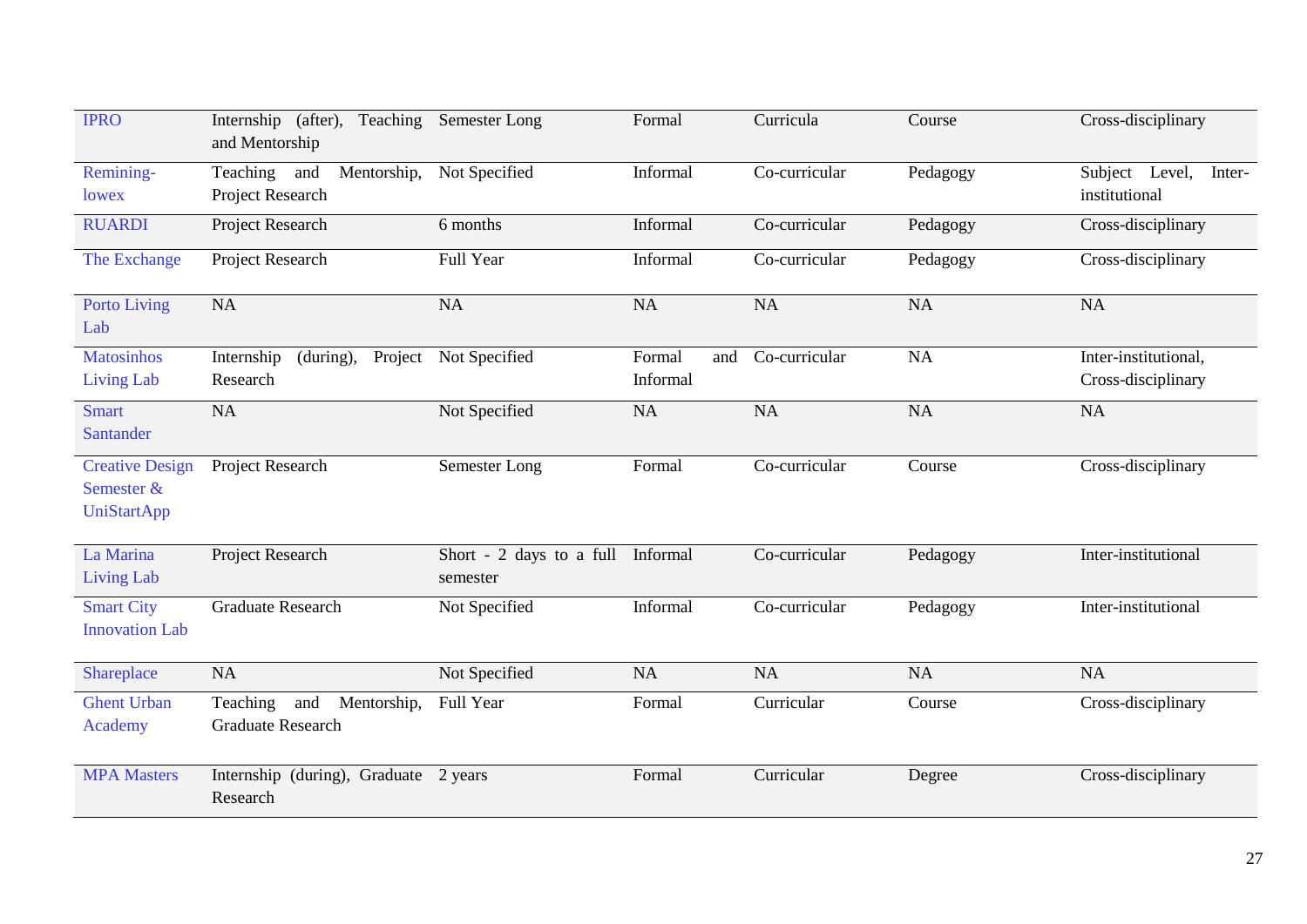| <b>Het Amstelhuis</b>                | Traineeship (during), Project | Not Specified | Formal   | Co-curricular | Pedagogy         | Cross-disciplinary  |
|--------------------------------------|-------------------------------|---------------|----------|---------------|------------------|---------------------|
|                                      | Research                      |               |          |               |                  |                     |
| Turku Urban<br>Research<br>Programme | Graduate Research             | Not Specified | Informal | Co-curricular | Pedagogy         | Inter-institutional |
| <b>Utrecht Co-</b><br>challenge      | Teaching and Mentorship       | Short         | Informal | Co-curricular | Course/Programme | Cross-disciplinary  |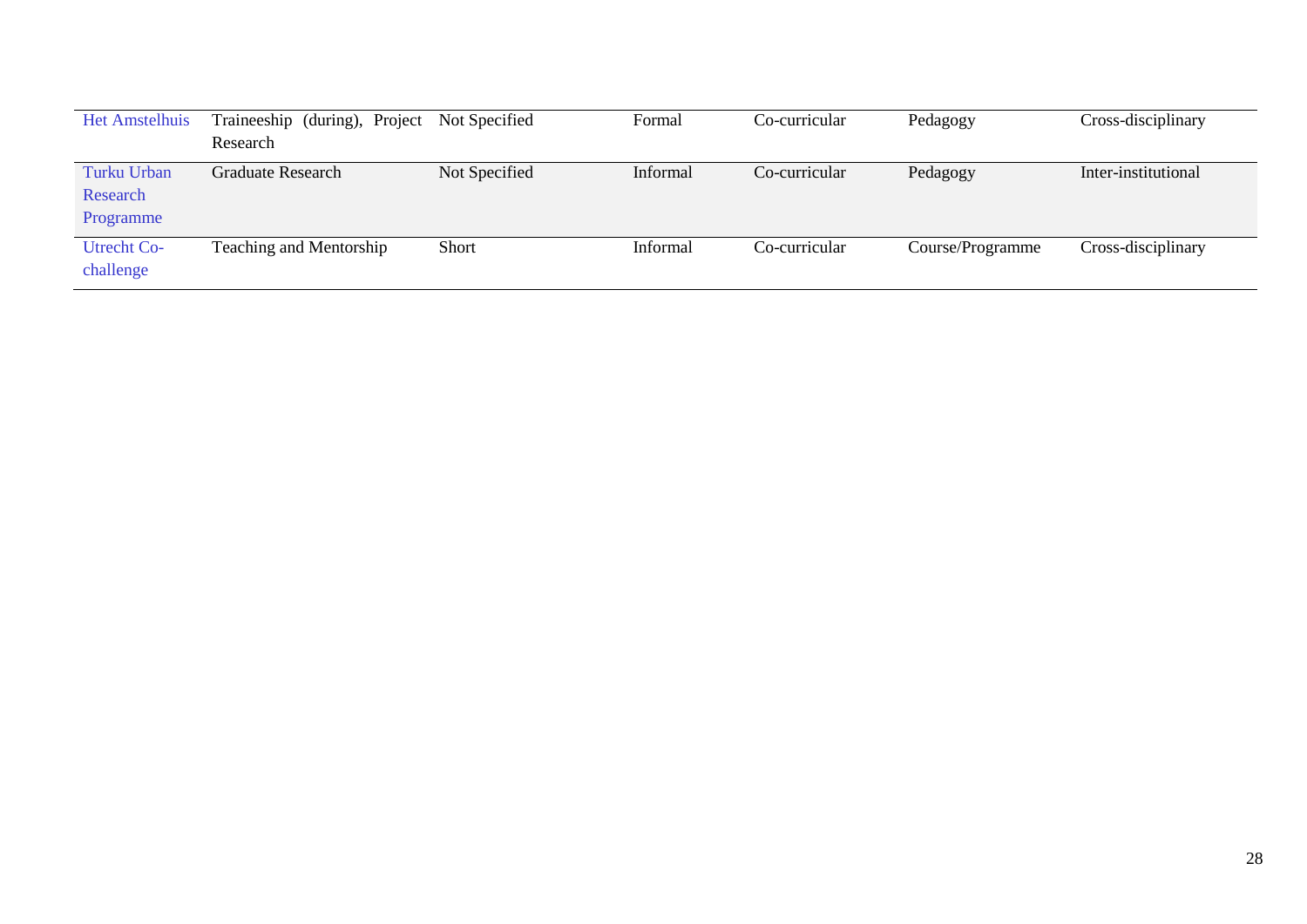### <span id="page-32-0"></span>**9. APPENDIX 3. Detailed Information about the Case Study Reporting Framework**

| <b>Section</b>                    | <b>Question</b>                                                                                                                       | <b>Definition</b>                                                                                                                                                                                         | <b>Elements</b>                                                                                                                                                                             | <b>Sub-elements</b>                                                                                                                                                                                                                             |
|-----------------------------------|---------------------------------------------------------------------------------------------------------------------------------------|-----------------------------------------------------------------------------------------------------------------------------------------------------------------------------------------------------------|---------------------------------------------------------------------------------------------------------------------------------------------------------------------------------------------|-------------------------------------------------------------------------------------------------------------------------------------------------------------------------------------------------------------------------------------------------|
| <b>BACKGROUND</b>                 | How<br>the<br>was<br>situation before this<br>case started?                                                                           | interviewees (max. 1 paragraph)                                                                                                                                                                           |                                                                                                                                                                                             | Include some relevant details about the organisations and ask the                                                                                                                                                                               |
| <b>CONTEXT</b>                    | Which is the fixed<br>environment<br>that<br>affects the process?                                                                     | Individual,<br>organisational,<br>community<br><b>or</b><br>characteristics<br>have<br>that<br>a<br>significant<br>positive<br><b>or</b><br>negative<br>influence on the<br>case                          | Individual<br>Organisatio<br>nal                                                                                                                                                            | Gender<br>$\bullet$<br>Age<br>$\bullet$<br>Fields of knowledge<br>$\bullet$<br>Academics' experience in<br>$\bullet$<br>business<br>Academics'<br>experience in<br>$\bullet$<br>the HEI<br>Type of HEI<br>$\bullet$<br>Size of HEI<br>$\bullet$ |
|                                   |                                                                                                                                       |                                                                                                                                                                                                           | Community                                                                                                                                                                                   | Political<br>$\bullet$<br>Economic<br>$\bullet$<br>Social<br>$\bullet$<br>Technological<br>٠<br>Legal<br>Environmental                                                                                                                          |
| OBJECTIVES/<br><b>MOTIVATIONS</b> | What<br>the<br>were<br>reasons/motivations<br>which led to the start<br>of the case?                                                  | Please state the<br>reasons/motivati<br>for<br>the<br>ons<br>actors<br>to<br>undertake such<br>actions (please<br>ask this to the<br>different actors<br>and include all<br>answers)                      |                                                                                                                                                                                             | Please state the reasons/motivations for the<br>actors to undertake such actions (please ask this<br>to the different actors and include all answers)                                                                                           |
| STAKEHOLDERS                      | Which are the main<br>stakeholder groups<br>involved in<br>this<br>case?<br>Which roles do each<br>of the stakeholder<br>groups have? | <b>State</b><br>the<br>stakeholders<br>involved in the<br>case and briefly<br>describe<br>their<br>roles (focusing<br>the<br>${\rm most}$<br>on<br>important<br>ones<br>and<br>their<br>responsibilities) | <b>Students</b><br>$\bullet$<br>Academics<br>$\bullet$<br><b>HEI Managers</b><br><b>Businesses</b><br>City or Regional Government<br>National or International Government<br>Intermediaries |                                                                                                                                                                                                                                                 |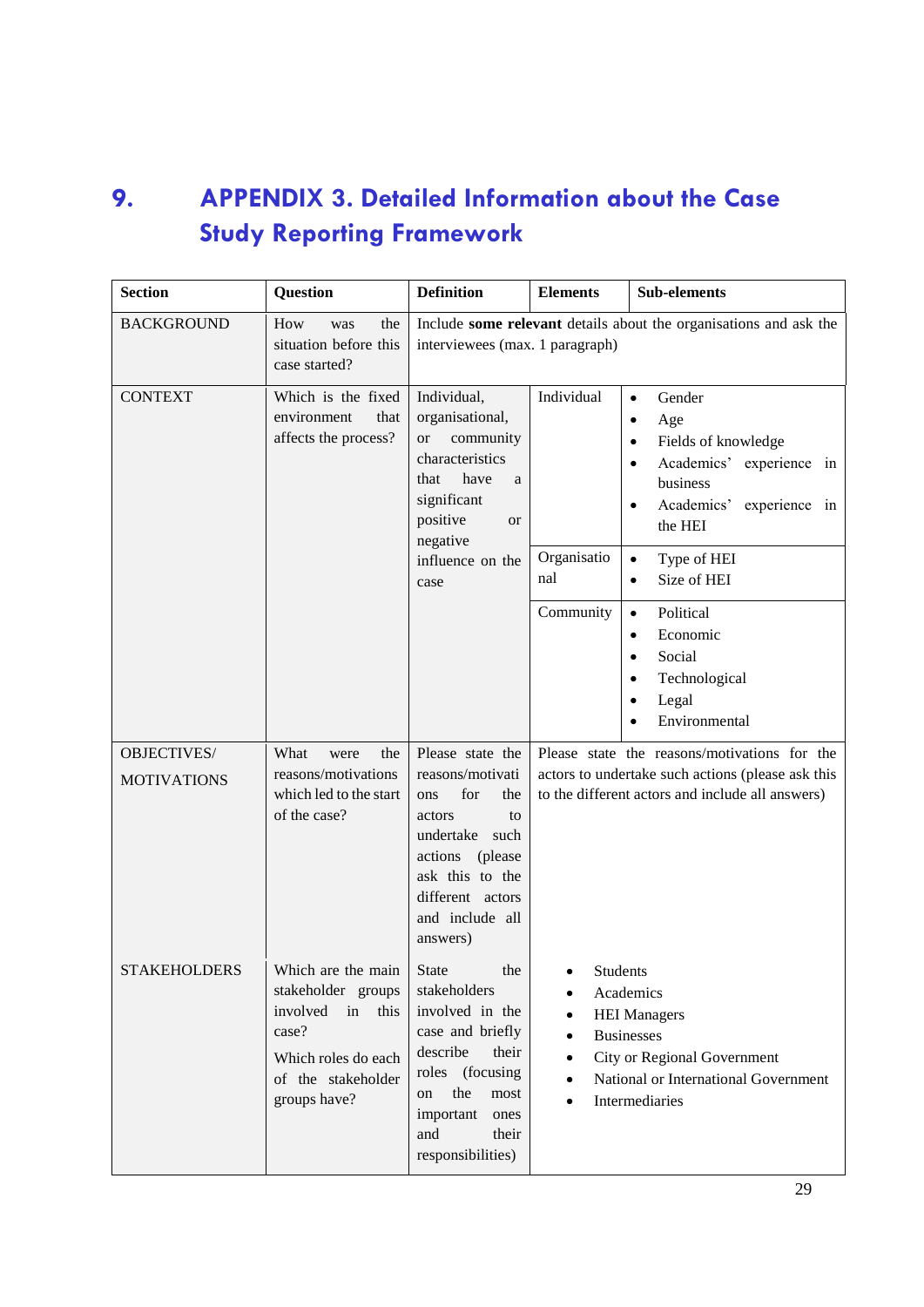| <b>Section</b>                         | <b>Question</b>                                                                                                                             | <b>Definition</b>                                                                                                                   | <b>Elements</b>    | <b>Sub-elements</b>                                                                                                                                                                                                                                                                                                                                                   |
|----------------------------------------|---------------------------------------------------------------------------------------------------------------------------------------------|-------------------------------------------------------------------------------------------------------------------------------------|--------------------|-----------------------------------------------------------------------------------------------------------------------------------------------------------------------------------------------------------------------------------------------------------------------------------------------------------------------------------------------------------------------|
| <b>INPUT</b>                           | What<br>the<br>are<br>resources put into<br>the system?                                                                                     | Resources<br>utilised<br>to<br>undertake UBC<br>activities                                                                          | Human              | Students as conduits of<br>$\bullet$<br>knowledge and skill<br>Researchers as providers of<br>$\bullet$<br>scientific knowledge<br>Researcher<br>quality<br>and<br>$\bullet$<br>quantity<br>Lecturers<br>knowledge<br>as<br>$\bullet$<br>providers<br>Intermediaries<br>$\bullet$<br><b>as</b><br>connectors and facilitators<br>HEI managers as leaders<br>$\bullet$ |
|                                        |                                                                                                                                             |                                                                                                                                     | Financial          | Funding by government,<br>$\bullet$<br>business, or HEIs                                                                                                                                                                                                                                                                                                              |
|                                        |                                                                                                                                             |                                                                                                                                     | Physical           | Material,<br>equipment,<br>$\bullet$<br>facilities (etc.)                                                                                                                                                                                                                                                                                                             |
| <b>ACTIVITIES</b>                      | What<br>the<br>are<br>activities<br>taking<br>place?                                                                                        | <b>UBC</b><br>actions<br>undertaken<br>to<br>bring about the<br>intended<br>outcomes                                                | Education          | Joint curriculum design and<br>$\bullet$<br>delivery<br>Lifelong learning<br>$\bullet$<br>Student mobility<br>$\bullet$                                                                                                                                                                                                                                               |
|                                        |                                                                                                                                             |                                                                                                                                     | Research           | Professional mobility<br>$\bullet$<br>Joint R&D<br>$\bullet$                                                                                                                                                                                                                                                                                                          |
|                                        |                                                                                                                                             |                                                                                                                                     | Valorisation       | Commercialisation of R&D<br>$\bullet$<br>results<br>Entrepreneurship<br>$\bullet$                                                                                                                                                                                                                                                                                     |
| <b>OUTPUTS</b>                         | What<br>the<br>are<br>outputs<br>concrete<br>derived<br>from the<br>case?                                                                   | Direct products,<br>services,<br><b>or</b><br>other properties<br>that<br>are<br>delivered as a<br>direct result of<br>the activity | Individual         | Academics'<br>student<br>$\bullet$<br>and<br>outputs                                                                                                                                                                                                                                                                                                                  |
|                                        |                                                                                                                                             |                                                                                                                                     | Organisation<br>al | HEIs' and business outputs<br>$\bullet$                                                                                                                                                                                                                                                                                                                               |
| <b>IMPACTS</b>                         | What<br>the<br>are<br>changes<br>that<br>occurred as a result<br>of the activity for<br>individuals,<br>organisations,<br>and<br>societies? | Social,<br>economic, civic,<br>and/or regional<br>consequences or<br>changes<br>resulting,<br>intended,<br><b>or</b><br>unintended  | Individual         | Academics'<br>and student<br>$\bullet$<br>impacts                                                                                                                                                                                                                                                                                                                     |
|                                        |                                                                                                                                             |                                                                                                                                     | Organisation<br>al | HEIs' and business impacts<br>$\bullet$                                                                                                                                                                                                                                                                                                                               |
|                                        |                                                                                                                                             |                                                                                                                                     | Community          | $\bullet$<br>Industry, science, society                                                                                                                                                                                                                                                                                                                               |
| <b>SUPPORTING</b><br><b>MECHANISMS</b> | What<br>the<br>are<br>mechanisms                                                                                                            | Interventions in<br>form<br>of<br>the<br>policies,                                                                                  | Policy             | Economic<br>financial<br>and<br>$\bullet$<br>mechanisms<br>Regulatory mechanisms<br>٠                                                                                                                                                                                                                                                                                 |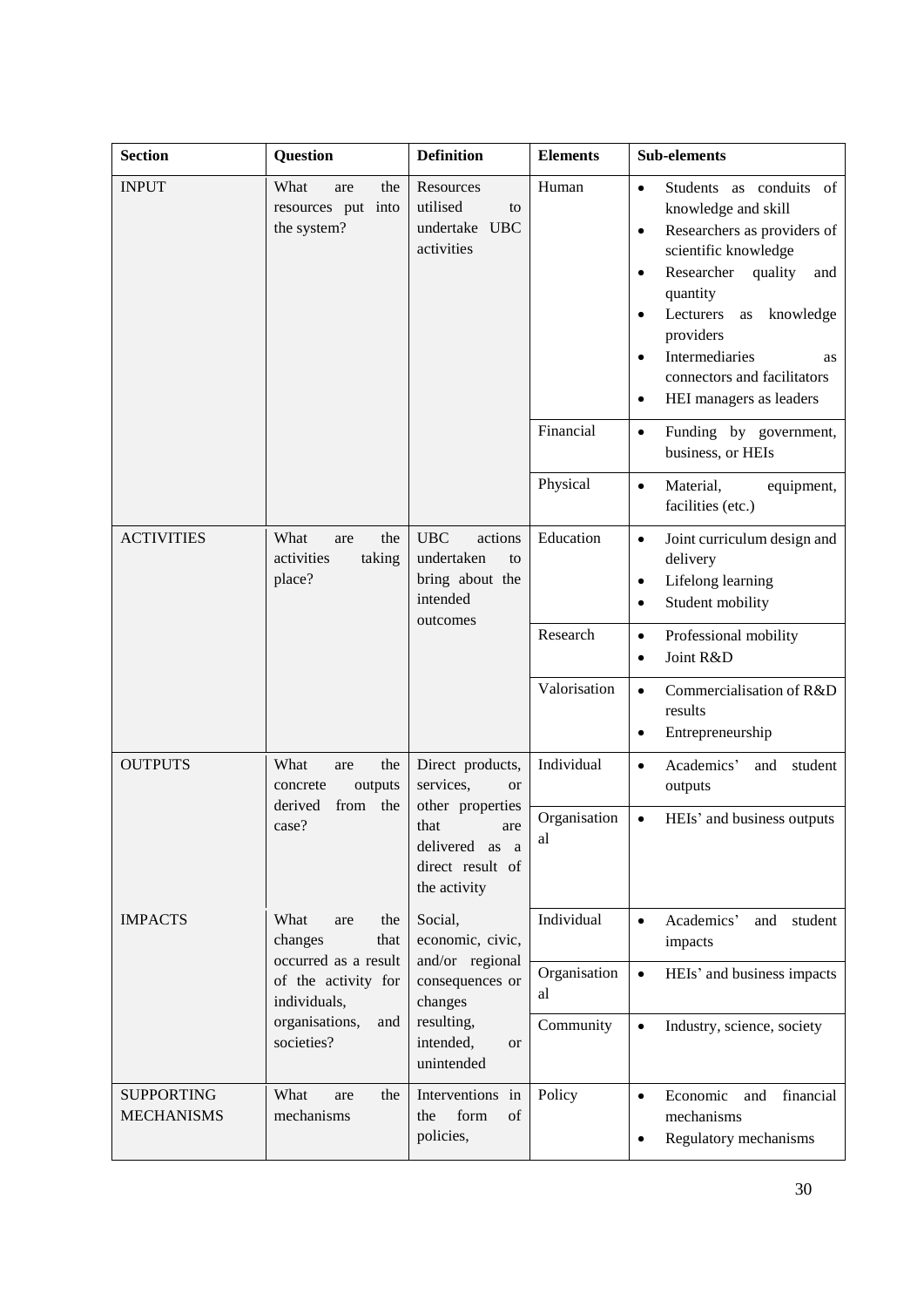| <b>Section</b>                                                                                                           | <b>Question</b>                                                                                           | <b>Definition</b>                                                                                                                      | <b>Elements</b> | <b>Sub-elements</b>                                                                                                                                                           |  |
|--------------------------------------------------------------------------------------------------------------------------|-----------------------------------------------------------------------------------------------------------|----------------------------------------------------------------------------------------------------------------------------------------|-----------------|-------------------------------------------------------------------------------------------------------------------------------------------------------------------------------|--|
| supporting<br>the<br>activity?                                                                                           |                                                                                                           | strategies,<br>structural,<br>and<br>operational<br>mechanisms that                                                                    |                 | Other policy mechanisms<br>$\bullet$                                                                                                                                          |  |
|                                                                                                                          |                                                                                                           | support the case                                                                                                                       | Strategic       | Documented<br>strategic<br>$\bullet$<br>mechanisms<br>Implementation<br>strategic<br>$\bullet$<br>mechanisms                                                                  |  |
|                                                                                                                          |                                                                                                           |                                                                                                                                        | Structural      | People-based<br>structural<br>$\bullet$<br>mechanisms<br>Office/centre-based<br>$\bullet$<br>structural mechanisms<br>Programme-based<br>$\bullet$<br>structural mechanisms   |  |
|                                                                                                                          |                                                                                                           |                                                                                                                                        | Operational     | Communication<br>and<br>$\bullet$<br>exchange mechanisms<br>Linking<br>and<br>support<br>$\bullet$<br>mechanisms<br>Training<br>and<br>seminar<br>$\bullet$<br>mechanisms     |  |
| <b>BARRIERS</b><br><b>AND</b><br><b>DRIVERS</b>                                                                          | the<br>What<br>are<br>temporary<br>conditions<br>that<br>affect the process?                              | Factors that can<br>have a positive<br>negative<br><b>or</b><br>influence on the<br>case and can be<br>modified in the<br>short/medium | <b>Barriers</b> | Initiation and<br>$\bullet$<br>awareness<br>barrier<br>Funding barriers<br>$\bullet$<br>Organisational culture<br>$\bullet$<br>Organisational<br>$\bullet$<br>characteristics |  |
|                                                                                                                          |                                                                                                           | term                                                                                                                                   | Drivers         | Resource availability<br>$\bullet$<br>Personal relationships<br>$\bullet$                                                                                                     |  |
| What are the main<br><b>CHALLENGES</b><br>challenges that you<br>for<br>foresee<br>the<br>future regarding this<br>case? |                                                                                                           | Based on the barriers and drivers, name the main challenges that the<br>organisation(s)/relationship face(s) for the future.           |                 |                                                                                                                                                                               |  |
| <b>MONITORING AND</b><br><b>EVALUATION</b>                                                                               | there<br>Are<br>any<br>monitoring<br>and<br>evaluation<br>mechanisms for the<br>actions/results<br>above? | Existence of monitoring tools and indicators on an<br>institutional, national, or regional level                                       |                 |                                                                                                                                                                               |  |
| <b>SUSTAINABILITY</b><br>there<br>Are<br>any<br><b>MEASURES</b><br>measures in place to<br>guarantee<br>the              |                                                                                                           | Sustainability measures in existence                                                                                                   |                 |                                                                                                                                                                               |  |